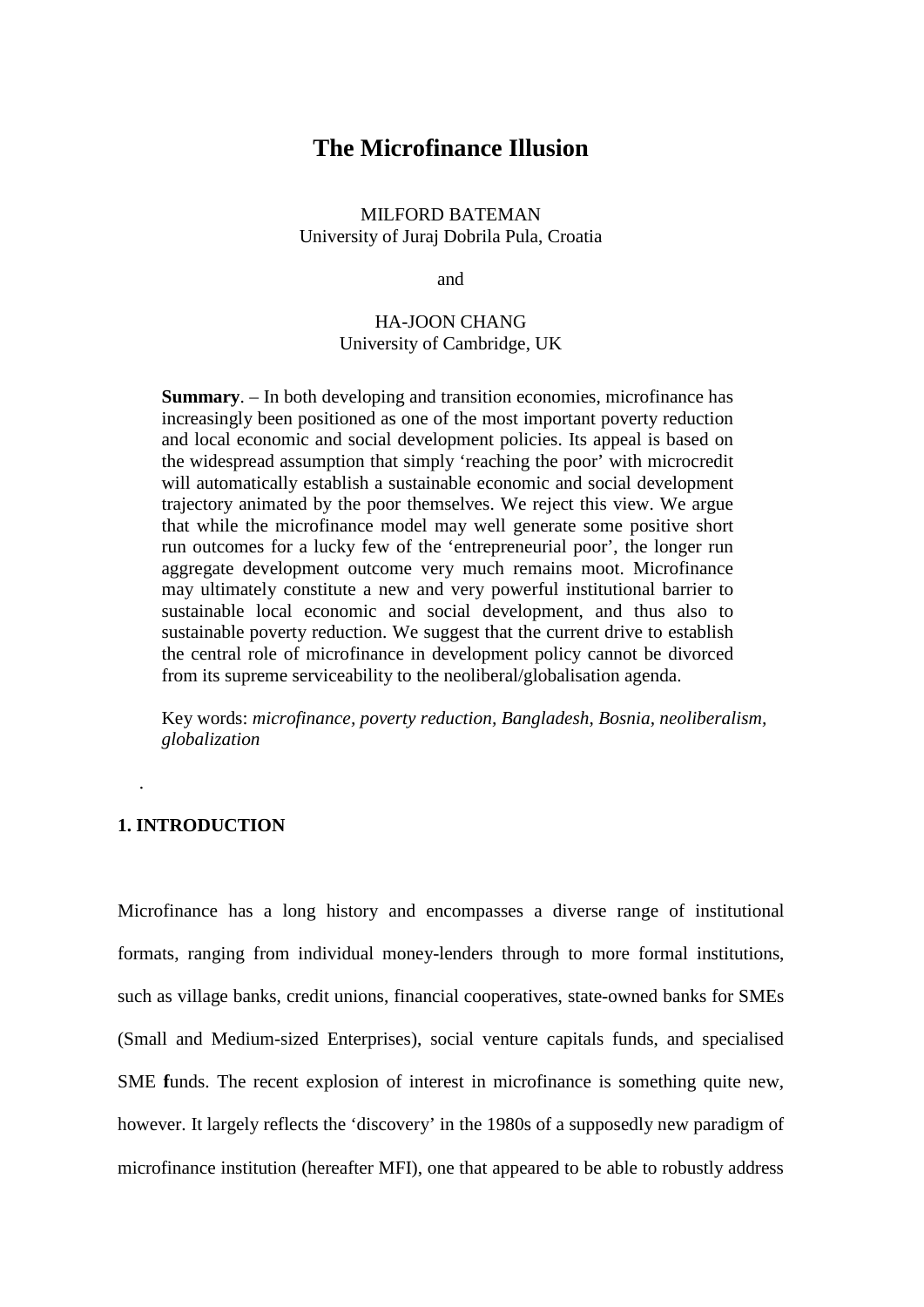poverty through the expansion of tiny informal sector income-generating projects, whilst apparently also able to survive by 'earning its keep on the market'.

Spearheading this new paradigm was the Grameen Bank in Bangladesh, an MFI established in 1983 by Dr Muhammad Yunus. As one of the earliest and most successful pioneers of the 'solidarity circles' methodology, wherein joint guarantees by groups of borrowers encouraged very high repayment rates on microloans, the Grameen Bank appeared to be able to sustainably provide hundreds of thousands of microloans to the very poorest in Bangladesh (Yunus, 2003).<sup>[1](#page-37-0)</sup> Crucially, newly armed with a microloan, it was assumed that the 'entrepreneurial poor' were then busy establishing and expanding all manner of income-generating projects, thus ensuring their aggregate and permanent escape from poverty.

Given the growing dominance of neoliberalism in the international development community at the time, the Grameen Bank represented something of a revelation. Here, as Robinson noted (Robinson, 2001), was a radically new way of dealing with poverty and under-development, while very much accepting neoliberalism's determined focus on the unquestioned application of market forces and private individual entrepreneurship. From then on, the 'success' of microfinance was overwhelmingly judged on the basis of the financial sustainability of the MFI itself: that microfinance made a positive development and poverty reduction impact within the local community was assumed as given. 'More microfinance' became fully interchangeable with 'more poverty reduction'.

International donor, NGO and high level political support were critical in helping this 'new wave' microfinance paradigm to spread so rapidly after the Grameen Bank was 'discovered' (see Otero and Rhyne, 1994). The US government's USAID arm was one of the first organisations into the microfinance field, right away pushing 'new wave' microfinance as 'best practise'. Several US-based NGOs also quickly directed their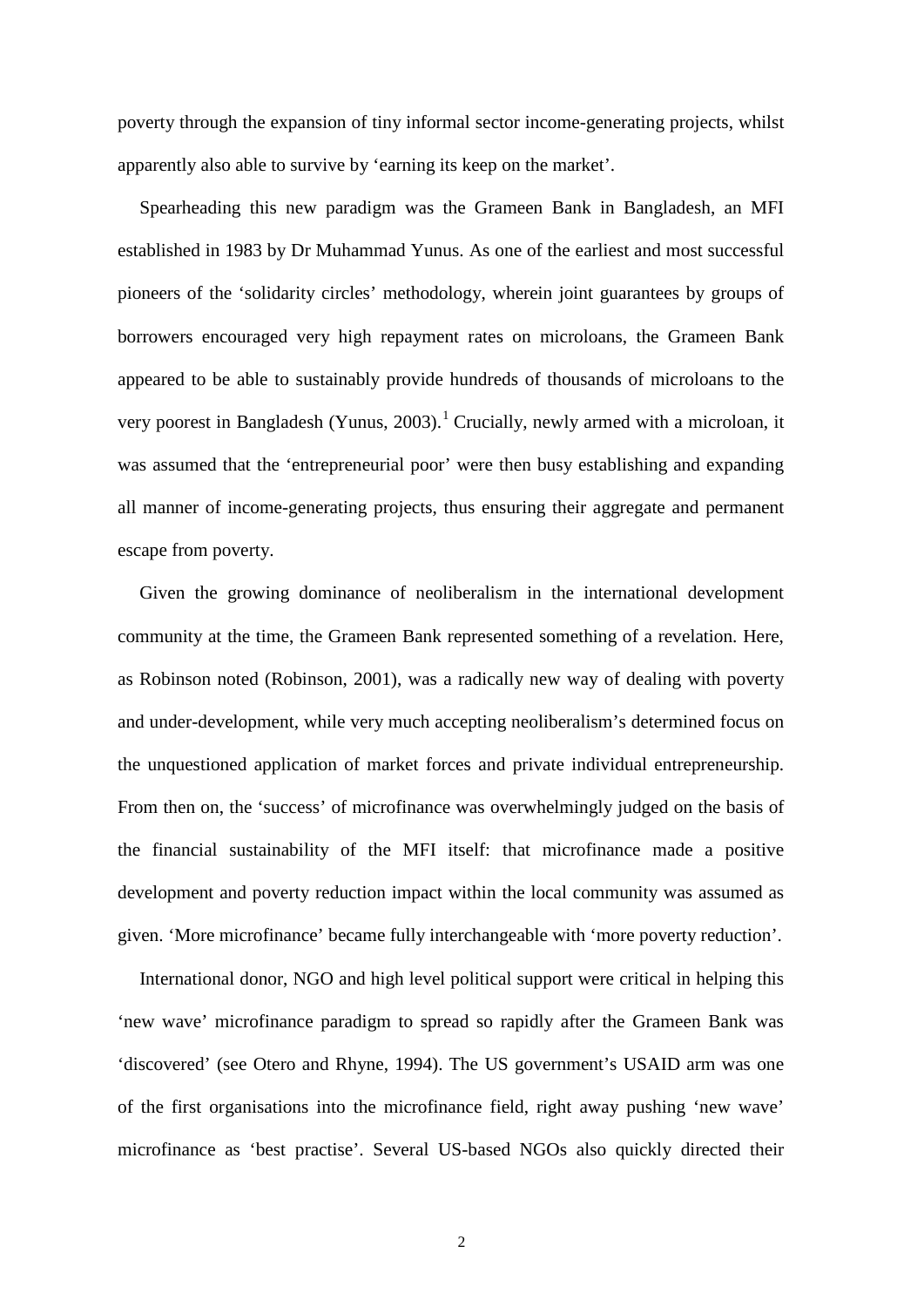poverty alleviation efforts into the 'new wave' microfinance arena, notably Boston-based Acción. After first dismissing microfinance as a less than serious business and poverty reduction methodology, and also a little 'too leftish' for it to offer any support, in the late 1980s the World Bank began to provide significant technical advice and financial support for new microfinance programmes. It also took the lead in establishing CGAP (Consultative Group to Assist the Poor), a multi-donor institution effectively dedicated to the promotion of the 'new wave' MFI concept. High profile independent campaigns, such as the MicroCredit Summit Campaign, helped to push the microfinance idea into the wider public arena. The UN joined in, providing funds through a number of its arms (e.g., UNDP, UNCDF) and then nominating 2005 as the 'International Year of Microcredit'.

Very soon a large number of high-profile individuals in the movie business, royalty, the music industry, big business and politics became convinced of the benefits to the poor of microfinance. Genuinely wanting to 'do good'**,** these VIPs and celebrities helped raise microfinance to new heights of popularity and 'cool', in the process making all criticism of microfinance seem to be 'uncool' and even the work of those quite unconcerned with the plight of the poor. Apotheosis for the microfinance movement came in 2006, with the award of the Nobel Peace Prize jointly to Dr Muhammad Yunus and the Grameen Bank.

Microfinance's supposed success in the 1990s effectively gave rise to two more developments that are potentially 'rule-changing' in scale and scope. First, private financial investors have become convinced that very healthy profits can be realised by making timely investments in microfinance. The result since around the turn of the new millennium has been a dramatic rise in the flow of private investment capital into the microfinance sector.<sup>[2](#page-37-1)</sup> Second, the microfinance industry has also begun to benefit hugely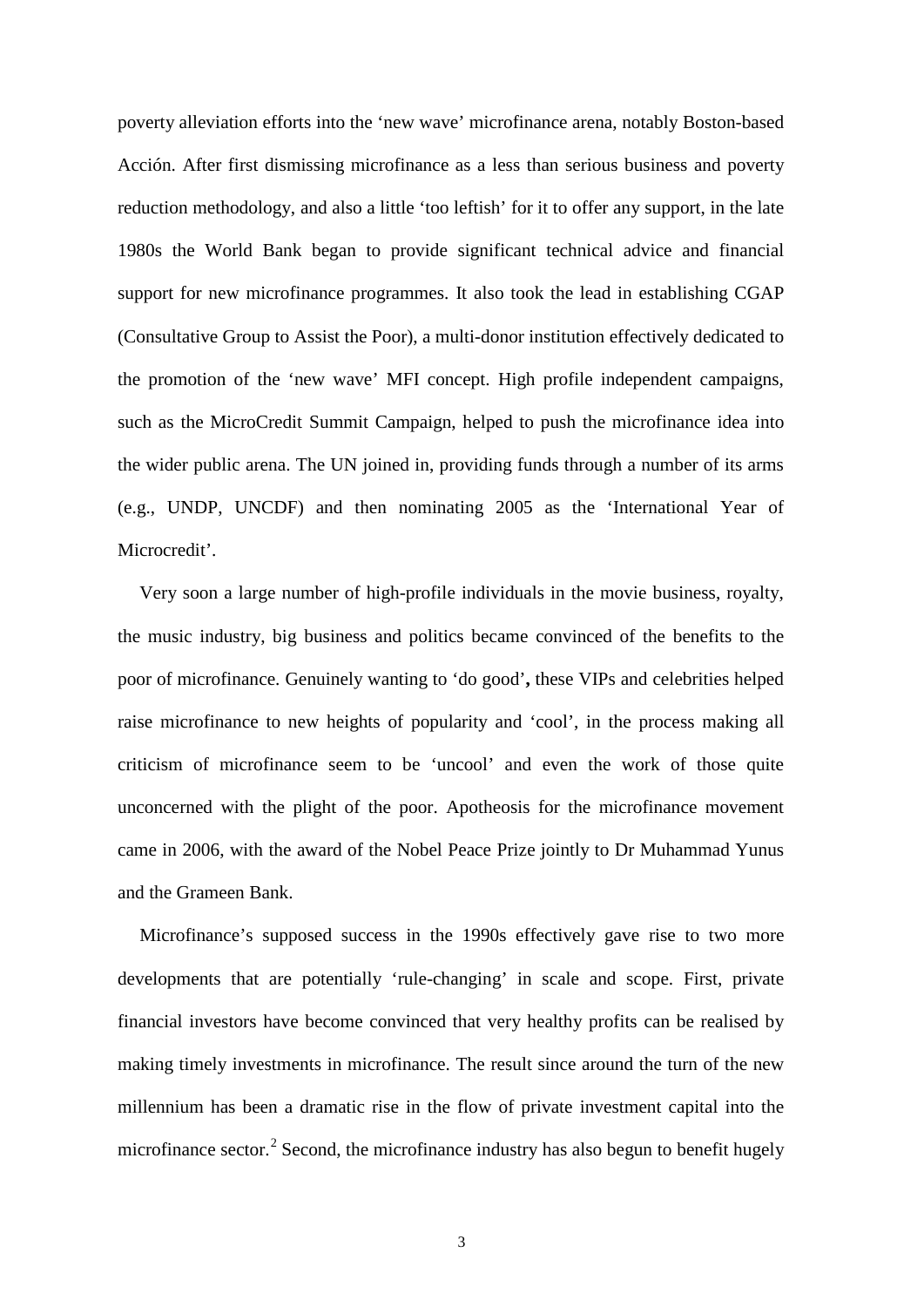from financial support offered by the so-called 'new money philanthropists', notably such as Bill Gates and EBay founder Pierre Omidyar. Even moderately rich individuals are increasingly accepting the idea that they can perform no better service to humanity than by passing on their accumulated wealth to the microfinance sector (for example, see Smith and Thurman, 2007).

By the early 1990s, however, it was becoming clear that the original Grameen concept – *microcredit* provided to establish or expand income-generating projects – was transmuting into the much wider concept of *microfinance*, meaning the supply of a whole range of financial services to the poor, including microcredit, micro-insurance, micro-savings, and so on (see Hulme, 2008). In particular, as Dichter (2007) has stressed, it was becoming quite clear that most microcredit is actually used not so much for income-generating projects, but mainly to facilitate consumption spending. While consumption smoothing is a useful survival technique, this transformation represents a quite dramatic break with the original Grameen Bank innovation. Notwithstanding, support for microfinance as poverty reduction and 'bottom-up' development policy has continued virtually unchanged.

This article disagrees with much of the rationale presented in support of microfinance. In fact, we see a growing number of reasons to believe that microfinance may actually be *undermining* attempts to establish sustainable economic and social development, and so also sustainable poverty reduction. Microfinance may even constitute a new and very powerful form of 'poverty trap'. We say this because of three inter-related issues.

First, a growing number of independent analysts have argued that the hugely optimistic narrative constructed around the microfinance model is actually rather seriously flawed, if indeed it is not, as Lont and Hospes (2004:3) contend, "in many respects a world of make-believe."<sup>[3](#page-37-2)</sup> Importantly, Ellerman  $(2007)$  raises some very

4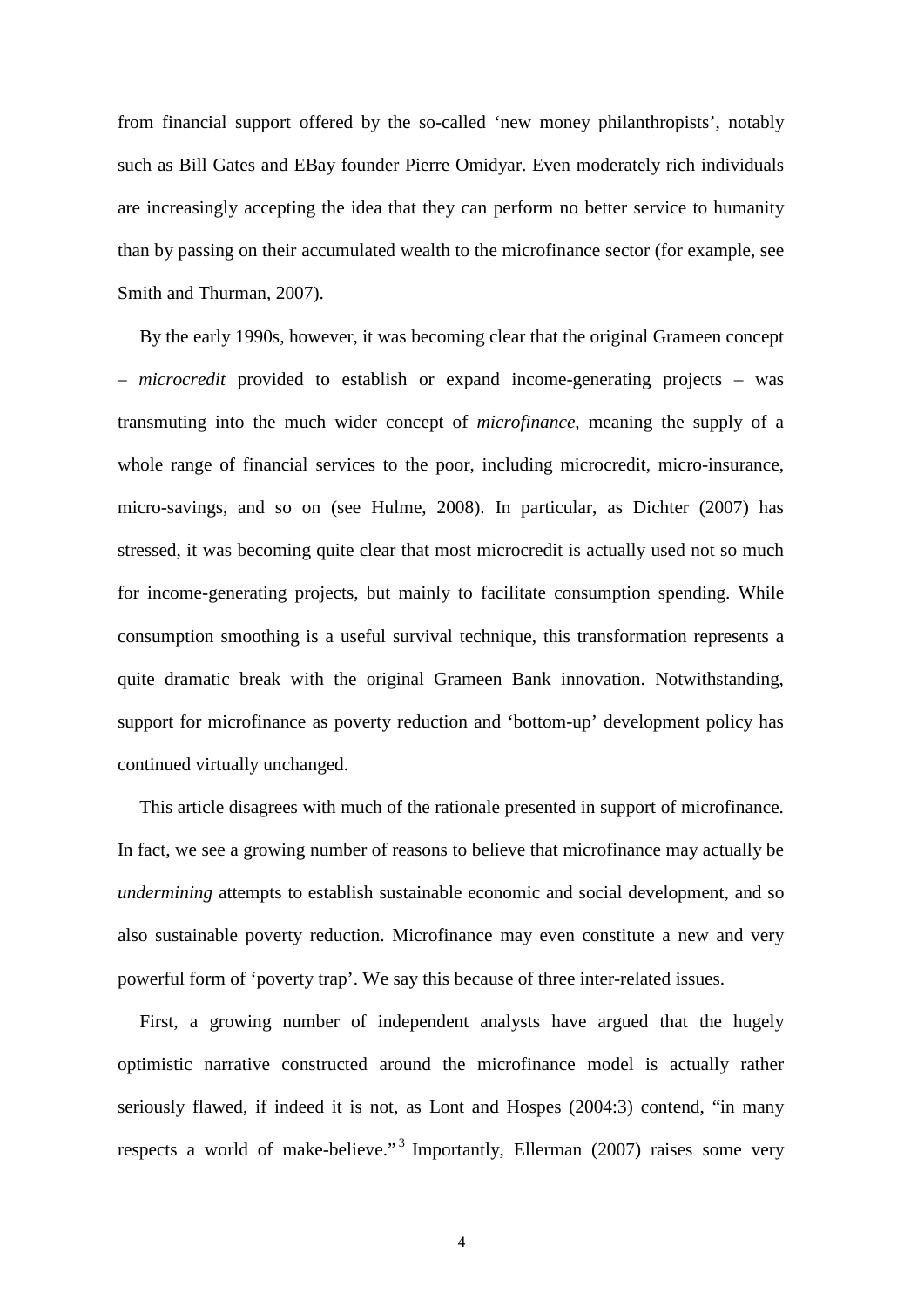serious methodological objections to the 'impact evaluation' exercises that are widely used to 'prove' the positive impact of microfinance. All told, unsettling evidence on the ground has given rise to serious doubt about the benefits of microfinance, including on the part of many long-time high-profile advocates of the microfinance model (for example, see Dichter and Harper, 2007). Even Jonathan Morduch, the co-author of a major international textbook on the economics of microfinance and long time microfinance advocate, admits that**,** while economic theory suggests micro-finance has benefits**,** "[r]igorous evidence that shows it happening just doesn't exist **…** The evidence is pretty dicey".<sup>[4](#page-37-3)</sup>

A second related problem we have with the dominant microfinance model is that it has not unambiguously resulted in a sustainable poverty reduction and economic development episode anywhere. Indeed, exhaustive analysis of those countries that reached developed status in the 1800s and early part of the last century (the USA, western Europe and Japan) as well as the fastest growing countries of the last thirty years or so (China, Taiwan, South Korea, Thailand, India, Malaysia and most recently Vietnam), show that the microfinance model has played no role whatsoever. To the contrary, these countries have very successfully reduced poverty and have grown rich(er) overwhelmingly by using a range of state coordinated policy interventions, financial institutions and investment strategies that are not only the complete *opposite* of today's 'new wave' microfinance model, but also - and this is the rub for those in the microfinance industry that might argue for 'policy co-existence' – very likely to be *undermined* by the proliferation of microfinance and its prior claim over savings and other important financial resources (see Wade, 1990; Amsden, 2001; Chang, 1993, 2002, 2007).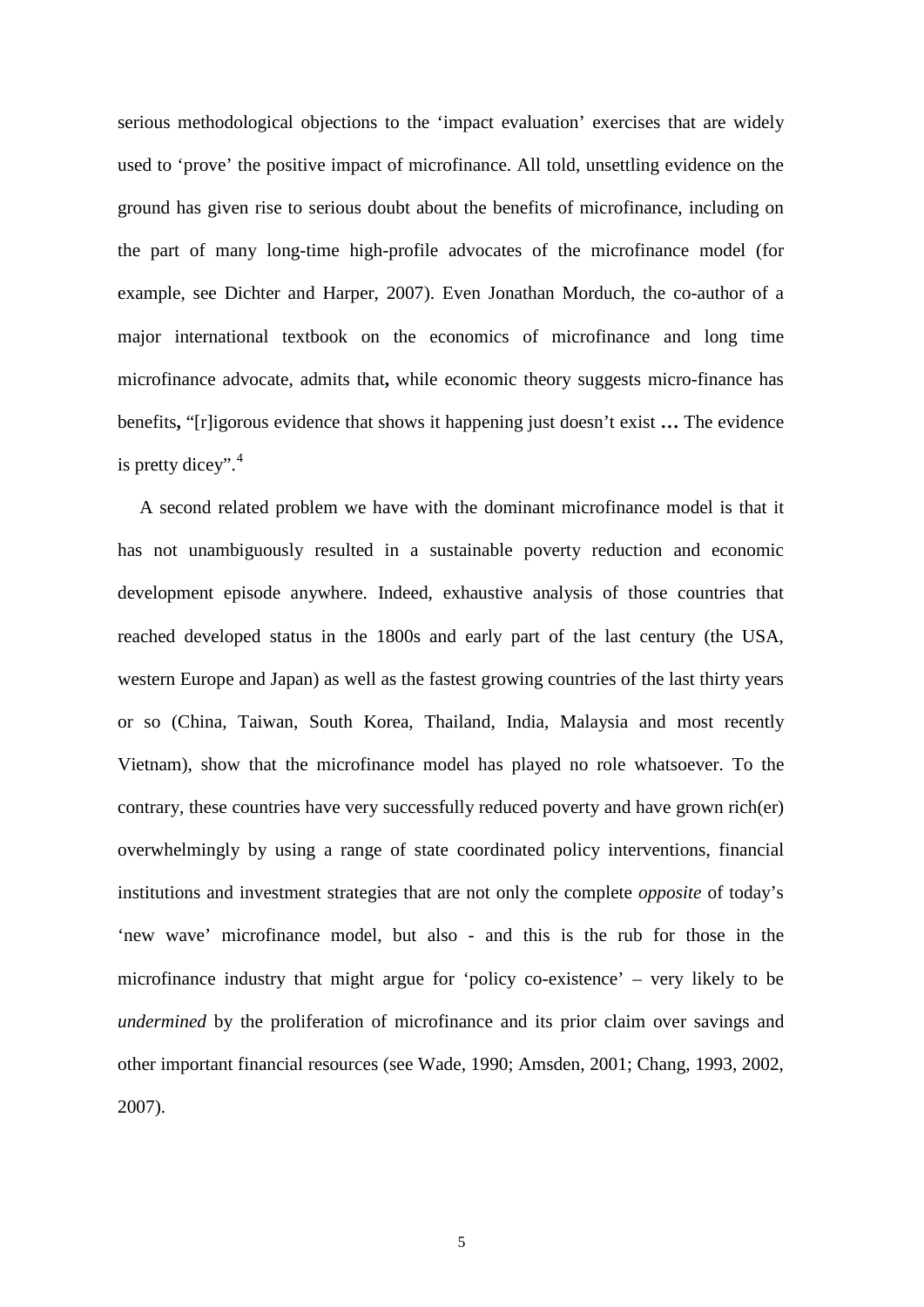The final concern we have with the microfinance model is its intimate relationship with neoliberalism and the globalisation project. As we will show below, particularly by emphasising individual entrepreneurship over all other forms (state, cooperative, etc), the microfinance concept has strong political/ideological serviceability to the prevailing neoliberal/globalisation model. This association is extremely problematic, because there is much evidence to suggest that policies and institutions could be deliberately favoured simply because they support neoliberalism and the globalisation project, and for no other reason than this.

We feel there is an urgent need, therefore, to probe much deeper into the sustainable development impact of the increasingly widespread microfinance model, especially with regard to the 'new wave' microfinance concept pushed through since the early 1990s. Critically examining the available evidence and trends in many supposedly 'best practice' cases should help us separate the reality from the hype and the rapidly proliferating myths surrounding the supposedly awesome power of microfinance.

The rest of the article is structured as follows. Section 2 critically examines the microfinance model in a number of areas where, we feel, it is most problematic. Section 3 briefly sums up the intimate links between the neoliberal globalisation project and microfinance. Section 4 summarises the discussion and draws theoretical and policy implications.

## **2. ASSESSING THE SUSTAINABLE IMPACT OF MICROFINANCE**

In this section we adumbrate a number of factors that we consider pivotal to understanding the real and sustainable impact of microfinance. While the relative magnitudes of such factors have yet to be established (though we give some pointers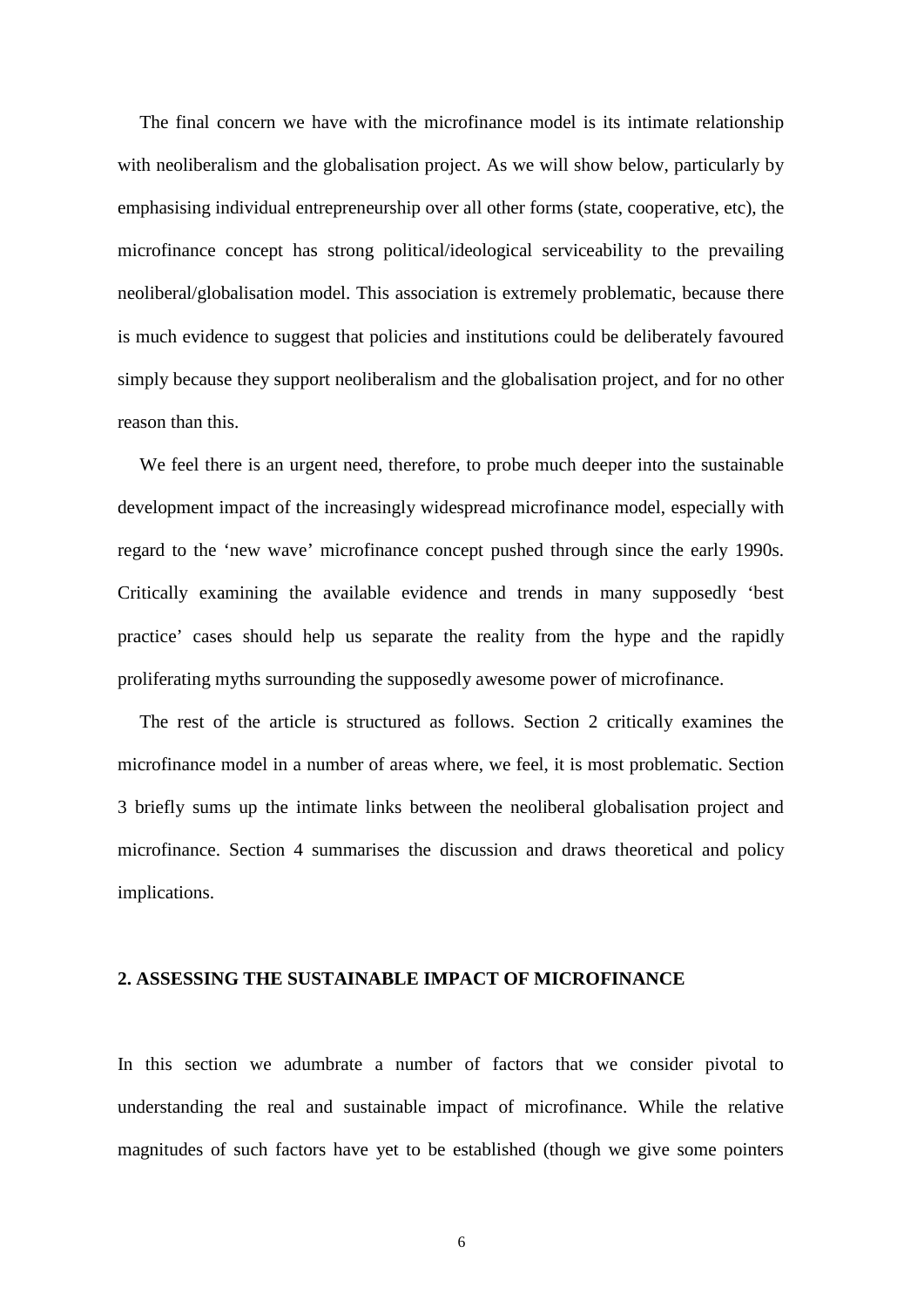through our examples)**,** the fact that such problematic issues exist but are rarely, if ever, factored into the overall assessment of the microfinance model is  $-$  to say the least  $$ troubling.

#### (a) *Microfinance ignores the crucial role of scale economies*

For all enterprise sectors there is an accepted minimum efficient scale of production below which it is virtually impossible to survive. Experience from countries such as Italy after 1945 (Weiss, 1988), South Korea and Taiwan from the 1970s onwards (Wade, 1990; Chang, 1993) and most recently China since the early 1980s (Naughton, 1995) shows how crucially important it is to invest in small enterprise units (including in agriculture) that can rapidly achieve minimum efficient scale of operations. A sufficient level of investment is paramount to a micro-enterprise's survival and eventual growth, and thus also to it materially contributing to a local sustainable development dynamic and poverty reduction.

However, MFIs promoting the entry of large numbers of microenterprises largely refuse to register the crucial importance of scale *within any sector*. The result is that each microenterprise has very little chance of surviving within its own locality or market. High microenterprise turnover is therefore the universal norm. This often imparts a serious cost upon those failing, as we shall outline below. Moreover, an over-supply of inefficient microenterprises undermines the development of more efficient SMEs in the same locality. For example, microenterprises are forced to survive by drastic cost-cutting strategies**,** which in the short run can take crucial market share away from local SMEs that might otherwise be able to reduce unit costs and register productivity growth in the long run. Perhaps most important of all is the fact that the microfinance sector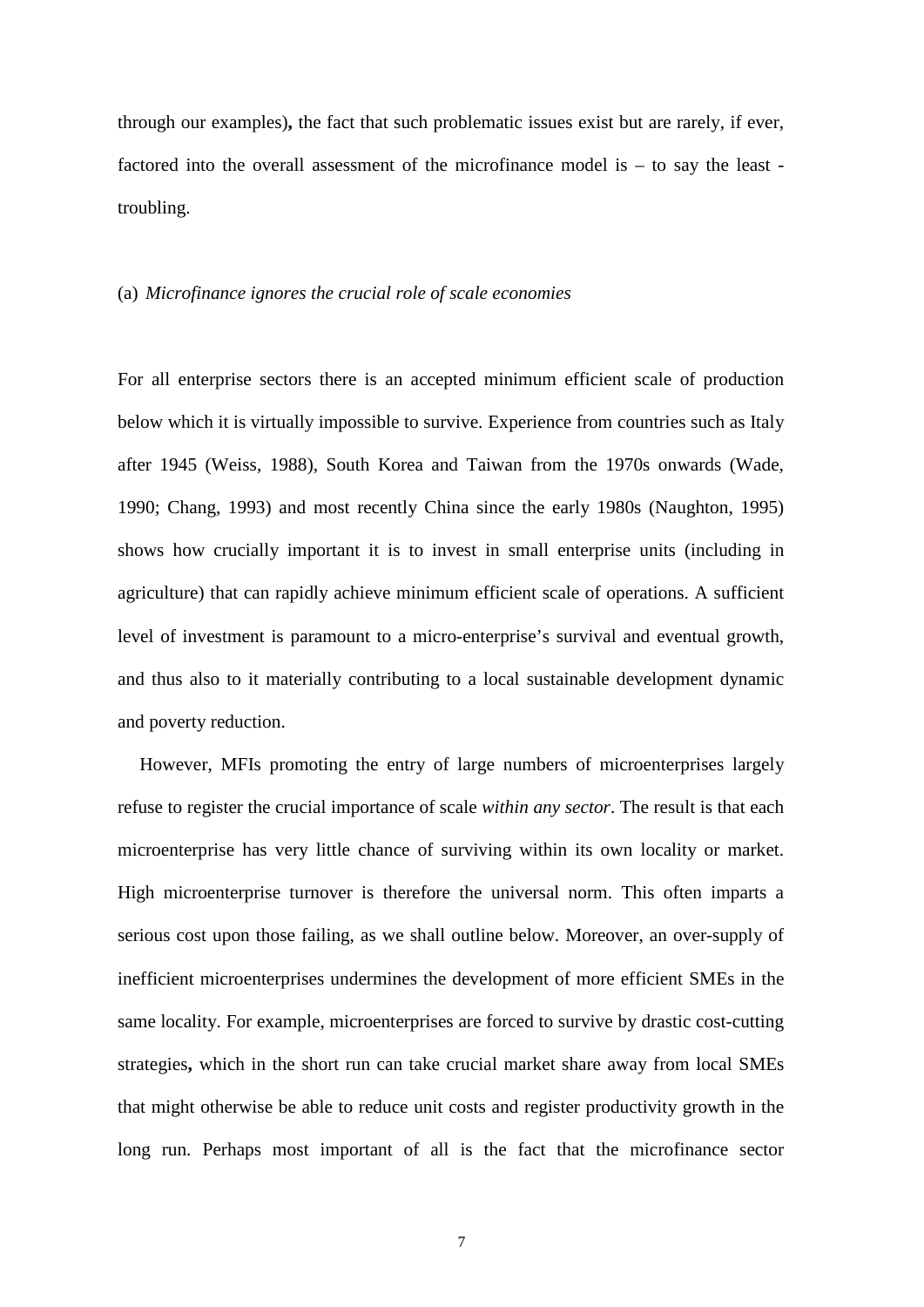everywhere is increasingly absorbing a larger and larger percentage of the financial resource base (i.e., savings) which it then recycles into simple household microloans. Because we know that SMEs are the most important likely sources of formal employment and growth in most developing and transition countries (see UNCTAD, 2003), we think this is a deeply damaging trend.<sup>[5](#page-37-4)</sup>

India is a good example where a growing percentage of financial resources are being channeled through often highly efficient (i.e., financially self-sustaining) 'new wave' MFIs, but increasingly into highly inefficient microenterprises. This microfinanceinduced 'adverse selection' process is now increasingly coming to be seen as negatively related to the chances of sustainable growth and development in India. For example, Karnarni (2007:39) reports that the lack of scale economies in the microenterprise sector is seriously damaging the Indian economy's growth potential, concluding that, 'The average firm size in India is less than one-tenth the size of comparable firms in other emerging economies. The emphasis on microcredit and the creation of microenterprises will only make this problem worse'.

The area where microfinance has particularly ignored the crucial issue of scale is in agriculture. In general, the terms and conditions involved in microfinance are simply not suitable for the goal of promoting sustainable agriculture (see Harper, 2007a). The practical result of microfinance is the proliferation of quite unsustainable agricultural units, and the 'primitivisation' of the agricultural sector. In Bosnia, for example, many poor individuals signed up to receive microfinance in order to purchase a cow in order to generate a little additional income from the sale of raw milk. While this was widely seen as a very sensible and compassionate intervention by the international donor and NGO community, the development outcome was extremely problematic. The local over-supply of raw milk in many communities led to a general price decline. This undermined all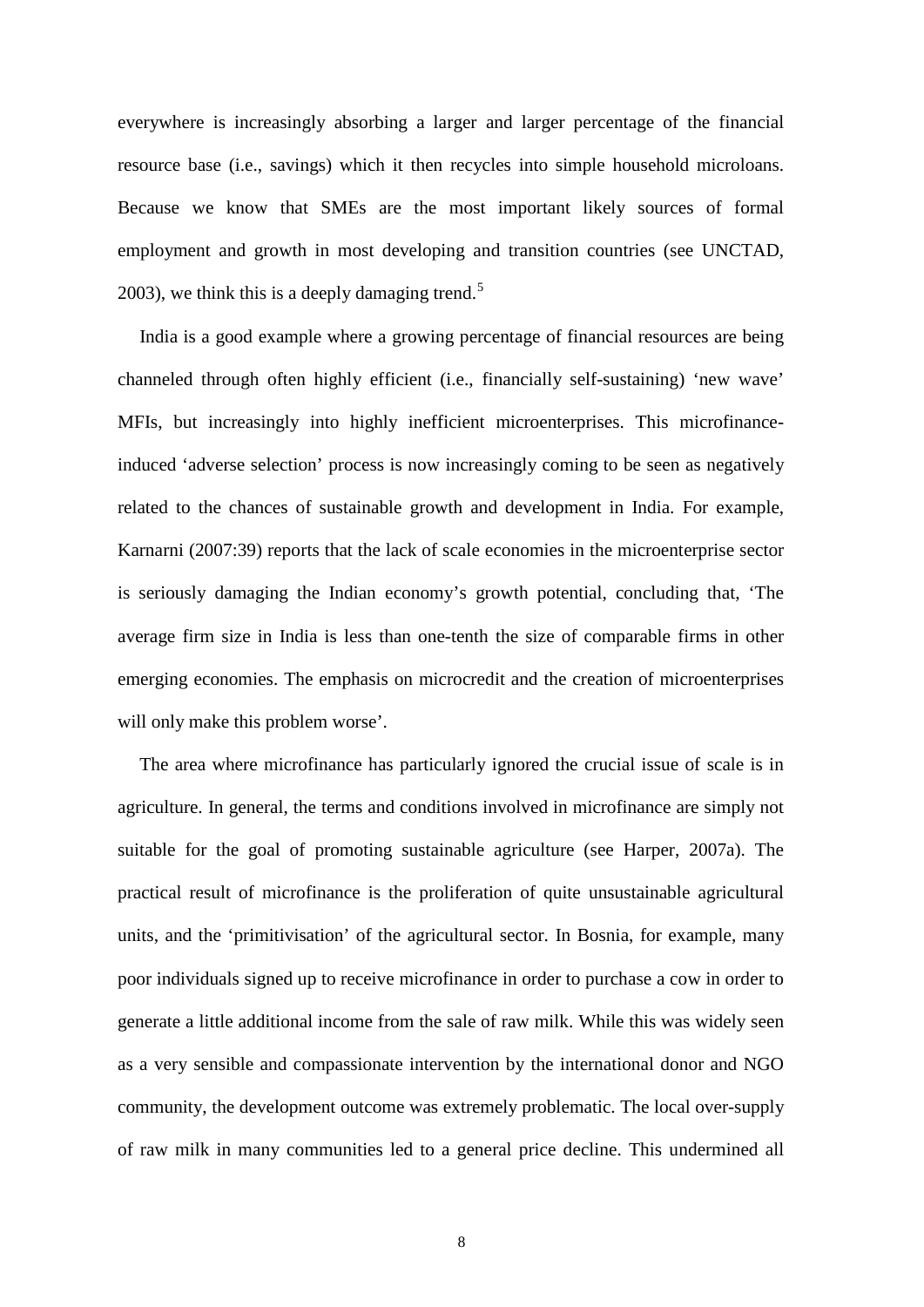incumbent producers, of course, but especially other non-client 'one-cow farms' who quickly saw reduced margins and incomes, and were thus more likely to fall into poverty than before. However, it also had a negative longer run effect by undercutting the day-today operations of potentially sustainable larger dairy farms. It was, for example, made more difficult for them to generate sufficient internal finance in order to reinvest in new stock and equipment (see Agripolicy, 2006). All told, microfinance largely served to *raise* the structural barriers preventing the emergence of a growth-oriented dairy sector in Bosnia. Bateman and Sinković (2007) point out that after 1995 microfinance in neighbouring Croatia went down the same dairy sector route as in Bosnia, and it produced almost exactly the same negative structural outcome.

The profit-driven channelling of large quantities of microfinance to tiny subsistence farming units that are simply not equipped for it, appears to have reached new heights of misadventure in India. India's large population of subsistence farms (650mn people live on the land, with 80% of farmers owning less than two hectares) clearly require external support, but many argued this should not be in the form of commercial microfinance. The current and potential returns from subsistence farms are simply too tiny and too insecure to justify engagement with commercial microfinance. Notwithstanding such concerns, commercial microfinance pushed its way in and has entrapped several hundreds of thousands of the very smallest farms in a vicious downward cycle of dependency and growing debt, with around 160,000 farmer suicides since 1997 an indication of the level of project failure and abject despair that has resulted (see Shiva, 2004; Sharma, 2006).

Of course, some microfinance-assisted microenterprises units have survived in many countries in spite of their initial lack of scale. But these survivors tend to be the exceptional 'outliers'. In the main, in too many developing and transition countries**,** the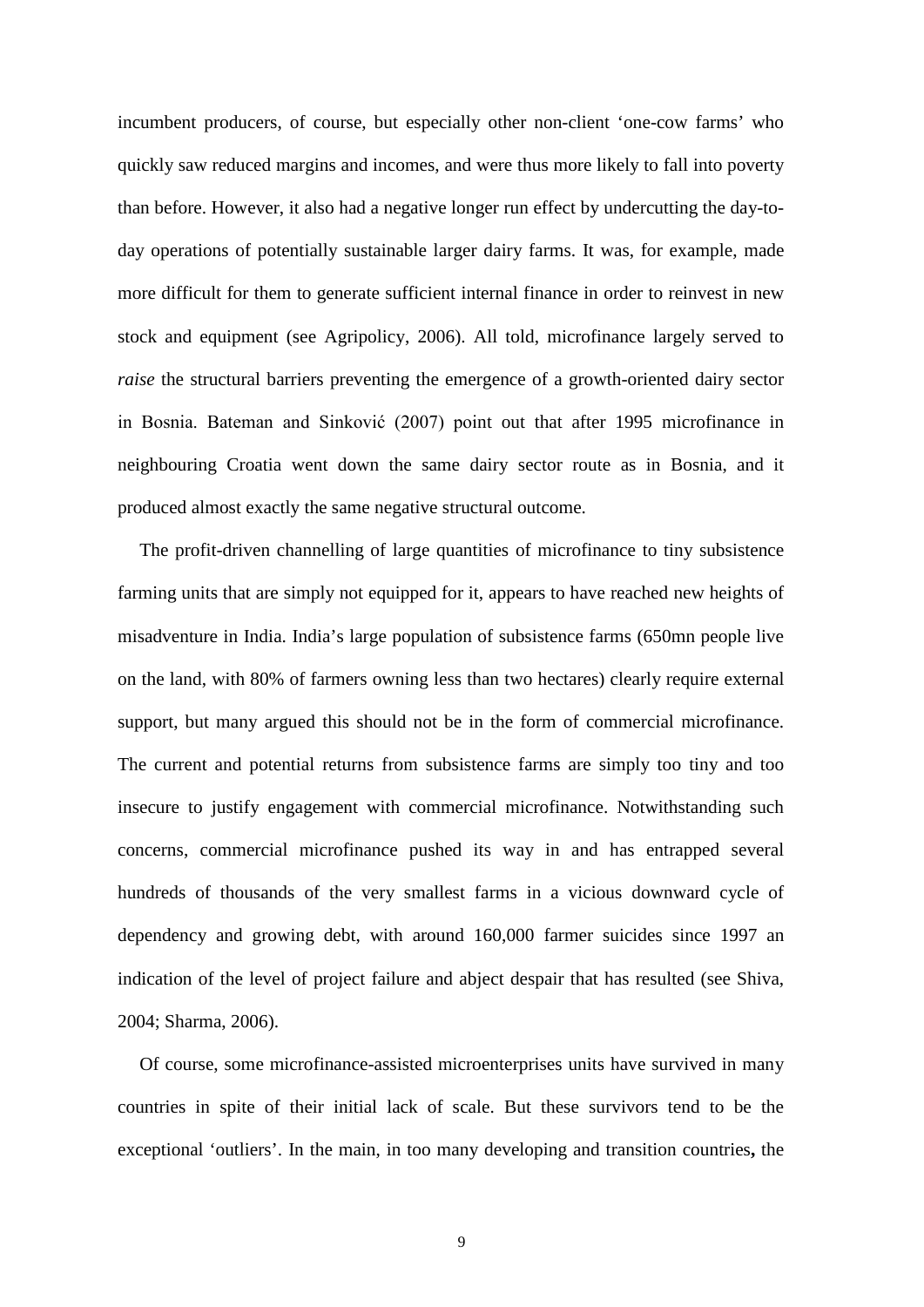ongoing material support for the perpetuation and extension of such ultimately unsustainable enterprise and agricultural structures, as opposed to their conversion and upgrading into sustainable organizational structures, has manifestly only added to the huge structural problems and financial responsibilities that already confront communities and hard-pressed governments.

#### (b) *Microfinance ignores the problem of 'fallacy of composition'.*

The informal sector everywhere serves as the final destination of almost all MFI activities. However, this does not mean that the informal sector has the unlimited power to simply expand and absorb an unlimited number of poverty-push microenterprises. Other things being equal, in developing and transition countries today**,** informal microenterprises increasingly do not raise the total volume of business so much as redistribute or subdivide the prevailing volume of business. The local economy quickly becomes 'saturated' with informal sector microenterprises - street vendors, cross-border traders, kiosks, food outlets, small repair shops, taxis and other forms of cheap transport and small retail outlets. Crucially, given the nature of the activities, there are likely to be almost no further productivity-driven gains to be made in these struggling sub-sectors. Likewise, the romantic vision of informal microenterprises growing into formal sector enterprises holds very little water indeed: experience, after all, shows that only a very tiny number of formal sector enterprises start out as informal sector units (for example, see La Porta and Schleifer, 2008). Instead, the struggle for survival in poor communities, both marginalised rural communities and the growing number of urban slum communities, is typically made *worse* because of the continued inflow of microfinanceinduced new entrants into the limited range of things that these people can take up, given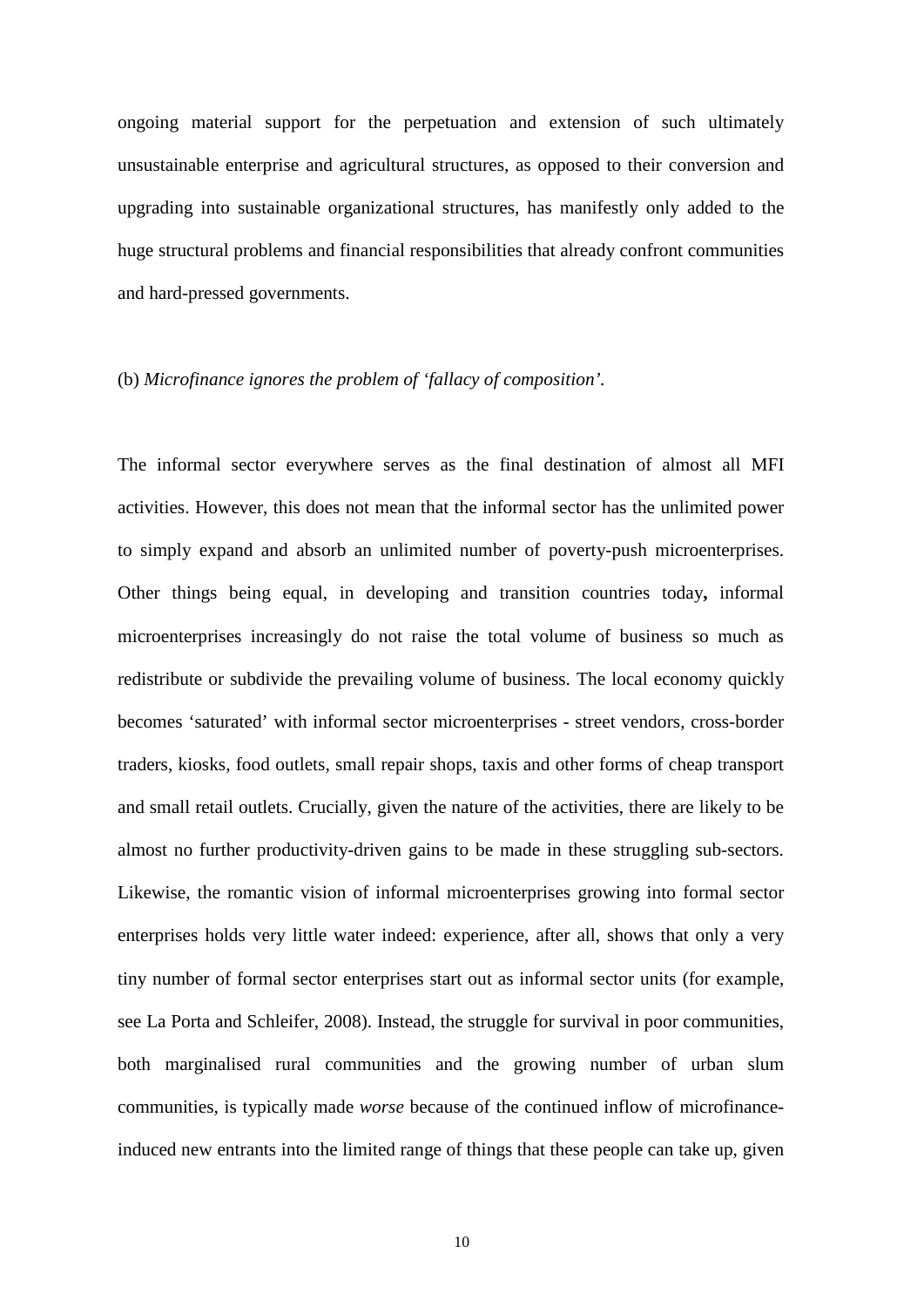their limited capabilities to diversify. We have here a very powerful 'fallacy of composition' argument against microfinance.

In developing and transition countries, market 'saturation' and displacement effects are very widespread and growing. This is confirmed both by high-profile intergovernmental reports (e.g., UN Habitat, 2003) as well as much independent research (see Breman and Das, 2000; Breman, 2003; Davis, 2006). Microfinance helps to precipitate a *decline* in incomes, wages, profits, and working/life conditions in many localities in the developing and transition countries, very noticeably within the increasingly-dominant urban slums. As Davis (2006:182) explains, this is because the "(the) space for new entrants is provided only by a diminution of per capita earning capacities and/or by the intensification of labour despite declining marginal returns".

Consider Bangladesh, the 'home of microfinance'. It is extremely worrying, first of all, that informal sector employment in microenterprises is coming to dominate in all its large cities. For example, more than 63% of the employed population in the capital city of Dhaka is now located in the informal sector, a sizeable rise over the last thirty years (UN Habitat 2003: 103). Individual survival in Bangladesh is today typically attempted via an informal microenterprise, which is expected to survive against a backdrop of 'market saturation' and a constant inflow of new poverty-push entrants. The result in most cities is a hyper-competitive microcosm of informal sector activity which, among other things, serves to maintain very low, and declining, rewards for such simple microenterprise activities. Indeed, Osmani (1989) pointed out very early on that constant new entry helps to push down the returns in incumbent microenterprises to below the cost of borrowing. And this difficult situation has been greatly exacerbated today, as Huq (2004) reports, by the fact that very high interest rates are being charged by the many new commercial 'new wave' MFIs.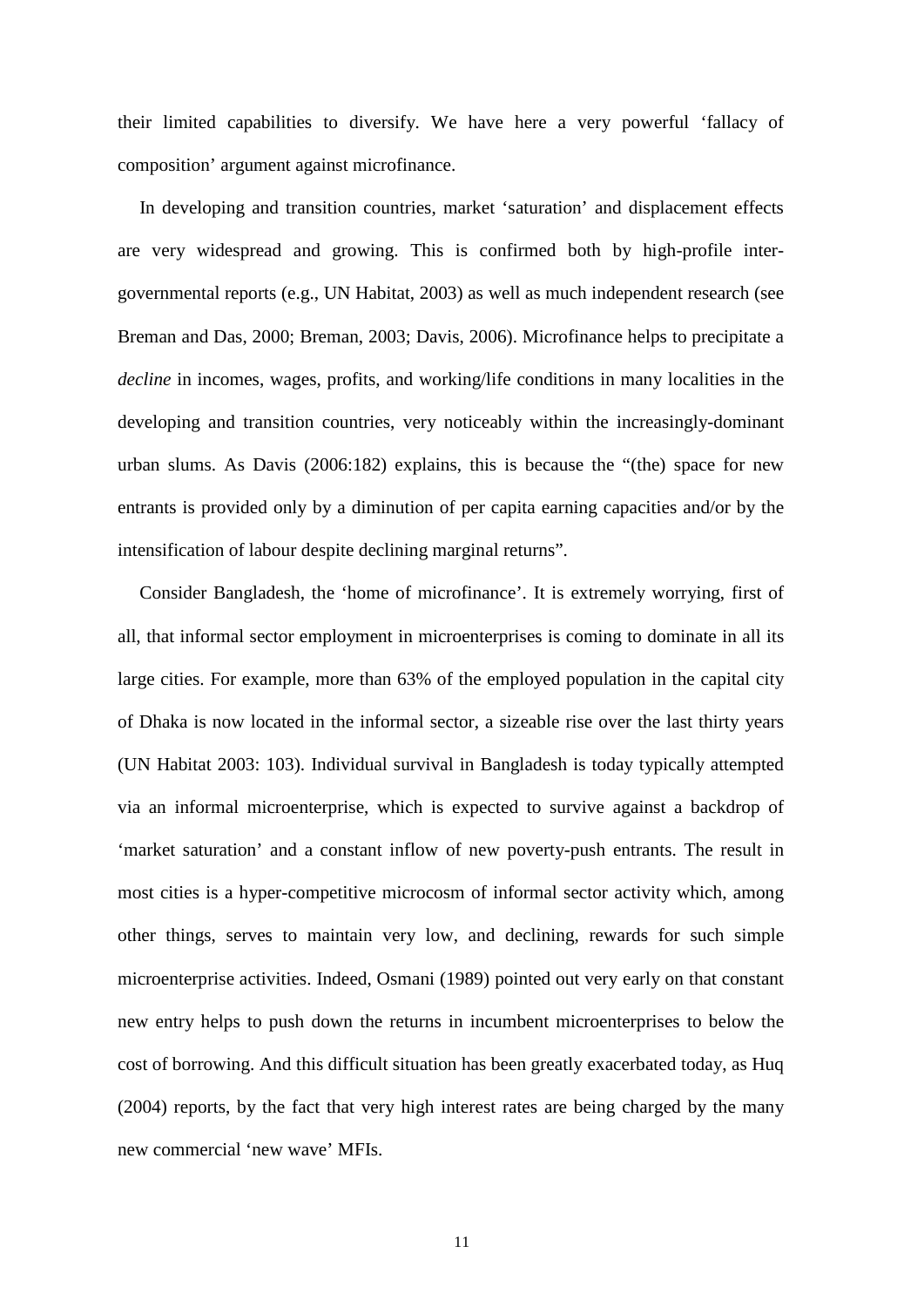Even worse, for the growing number of poor individuals in Bangladesh failing in their attempts to establish a microenterprise, the future is often very bleak indeed. This is because when the microenterprise fails, the microloan has to be repaid by selling longheld family assets (equipment, land, buildings, etc), further indebtedness (e.g., taking out a second microloan to repay the existing microloan) and the diversion of other income flows (remittances, pensions) into repayment. This 'fallback' strategy helps to account, of course, for the generally high repayment rates everywhere, alongside the growing evidence of rapidly rising microenterprise failure rates. However, if the majority of microenterprises fail (as we know is the case), then these hapless individuals are effectively plunged into deeper asset and income poverty than before they accessed their microloan. Even worse, with both the international development community and various levels of the Bangladesh government for a long time actively encouraging the replacement of many basic social welfare programmes and entitlements with Grameenstyle NGO programmes (Karim, 2008), the problem is manifestly exacerbated. This is a potentially massive, but still largely unregistered, drawback to microfinance in Bangladesh (though some do touch upon the issue - see Hulme and Mosley, 1996, Chapter 12; see also Davis, 2008).

All told, there is actually surprisingly little real evidence to suggest that the microfinance model in Bangladesh has succeeded in establishing a sustainable and generalisable exit mechanism out of poverty. It is striking that compared to its neighbouring South and East Asian countries, Bangladesh is one of the *least* successful in sustainably reducing poverty and promoting 'bottom-up' productive enterprise development (Osmani, 2005; Chowdhury and Ali, 2006). Why this difference? Put simply, we would argue that while Bangladesh has encouraged the MFI sector to recycle an increasing proportion of domestic savings (and international aid) into mainly

12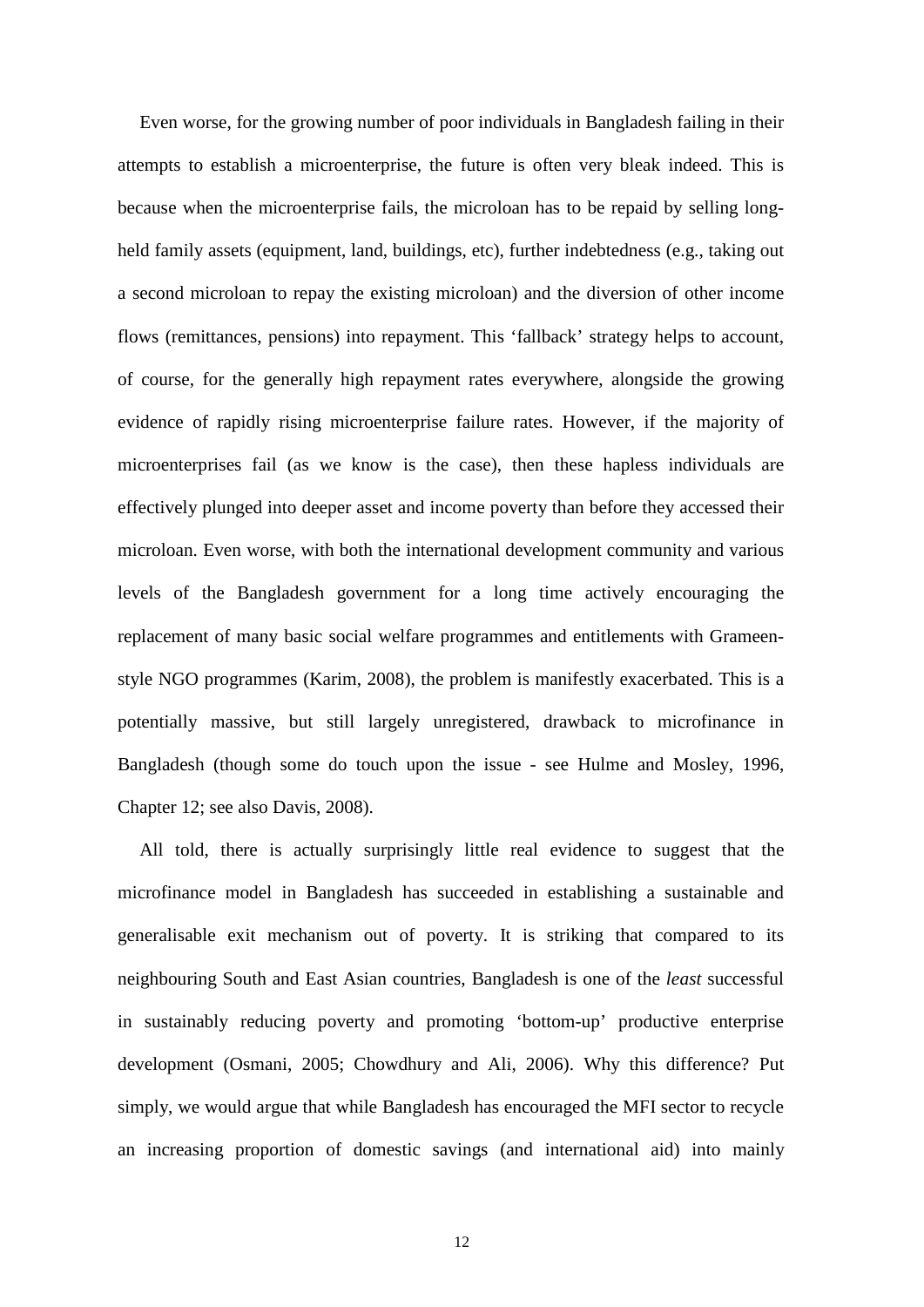unsustainable informal sector microenterprises (e.g., rickshaws, subsistence farms, petty traders, street sellers), neighbouring South and East Asian countries have more aggressively tried to recycle their domestic savings into larger, more sophisticated, innovation-driven, technology-intensive, and thus likely to be more growth-oriented enterprises (for example, see Chang, 2006).

The increasing informalisation of Latin America is also well known, with the informal sector more than doubling since the 1980s. However, contrary to the confident prediction of Hernando De Soto (1989), massive expansion of the informal/extra-legal sector has manifestly *not* established a suitable foundation for sustainable development. For one thing, as Roberts (2004) argues, the massive growth of the informal/extra-legal sector was mainly associated with *downward* pressure on average incomes and a worsening of working conditions in poor communities. This downward dynamic was particularly felt in the growing number of urban slums (UN Habitat, 2003). Worse, the ever-expanding microfinance-induced 'saturation' trajectory in Latin America is intimately associated with increased levels of violence and urban conflict, and thus less chance of business investment. As Davis (2006: 185) has strongly argued, the growth of unregulated informal sector competition has inevitably ended up being regulated instead by those with power, connections and muscle.

We can also find the very same 'saturation' and displacement effects undermining sustainable development in what are widely seen as fast-growing developing economies. In India, for instance, the retail sector was already over-crowded with small shops, on some counts directly providing up to 40mn stable jobs which in turn support more than 120mn dependents. Yet in spite of the obvious risks associated with over-capacity, the microfinance industry has continued to support such risky sectors. Many problems have arisen. In 2007 the Indian government was forced to close down many MFIs in the state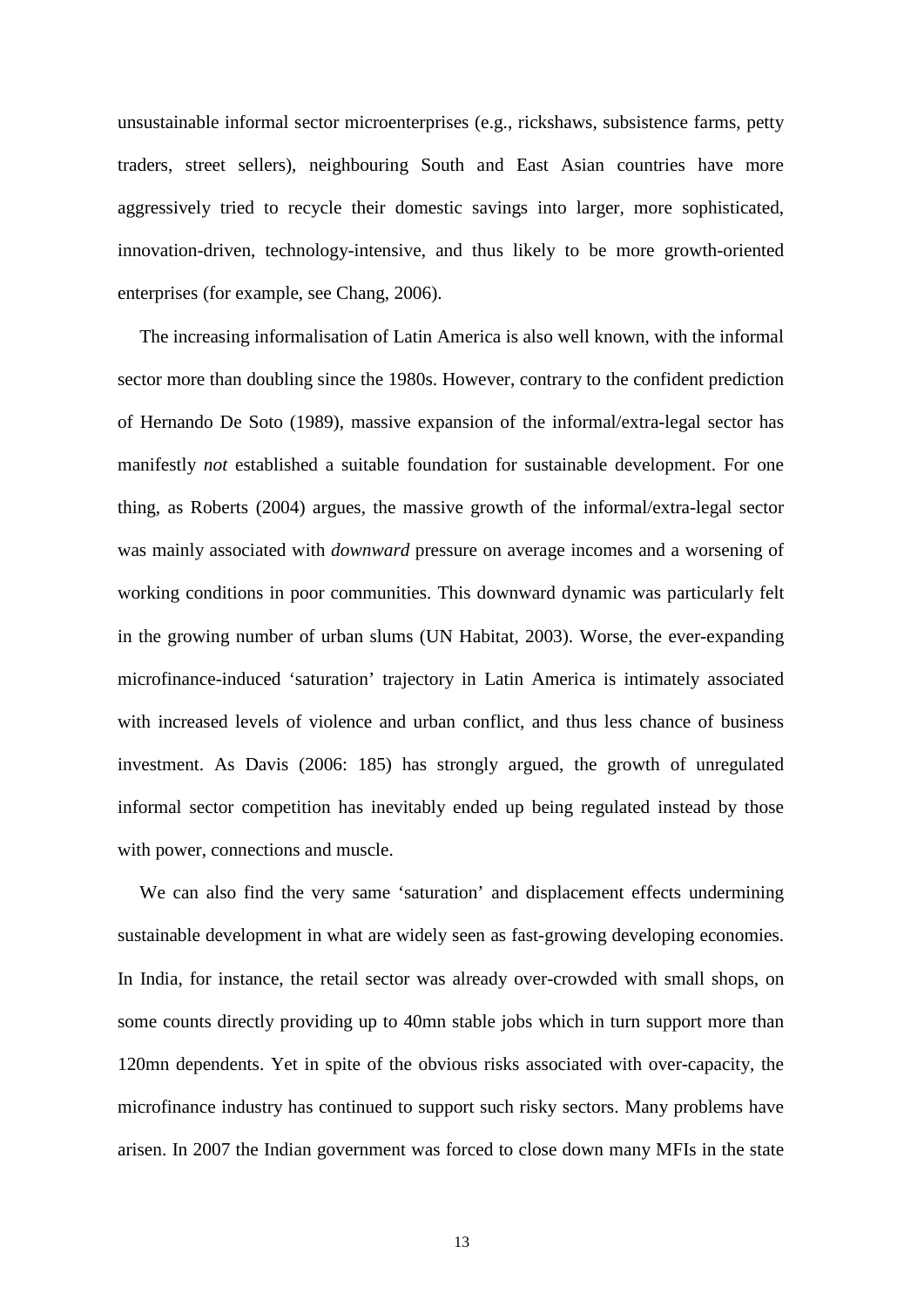of Andhra Pradesh that (in an obvious echo of recent Wall Street tactics) were 'hard selling' microfinance and putting their own growth and profitability in a crowded market way ahead of the ability of poor clients, including very many new tiny retail outlets, to productively use and repay any microloan (see Ghate, 2007).

Finally, we find a similar problematic situation in the transition economies of Eastern Europe. Poland's supposed 'microenterprise miracle' has not stood up at all well to the test of time. Among other things, Bateman (2006) points out that there were very significant displacement effects thanks to market saturation, especially in small-scale retail and rural farming units. The overall result was very little real net employment, net additional income or local/rural poverty reduction and economic dynamism. Like Poland, Bosnia also saw an MFI-sponsored expansion of simple retail outlets, and similar displacement problems. All told, we can say that MFIs right across the developing and transition economies are clearly unable or unwilling to react to the wellknown problem of the 'fallacy of composition'. Most MFIs prefer to 'look away' from the almost insurmountable problems likely to face their new poor clients with limited capabilities to diversify in already 'saturated' local markets. And so long as microloan repayment can be secured from other sources of income unrelated to the original microloan (see above re: Bangladesh), then MFI sustainability and the surface appearance of progress can be maintained.

(c) *Microfinance acts to 'crowd out' industrial microenterprises with prospects of technological upgrading.*

Entrepreneurship theory and studies in institutional economics both hold that it is new, creative, technically innovative ideas and institutions that are the key catalysing factors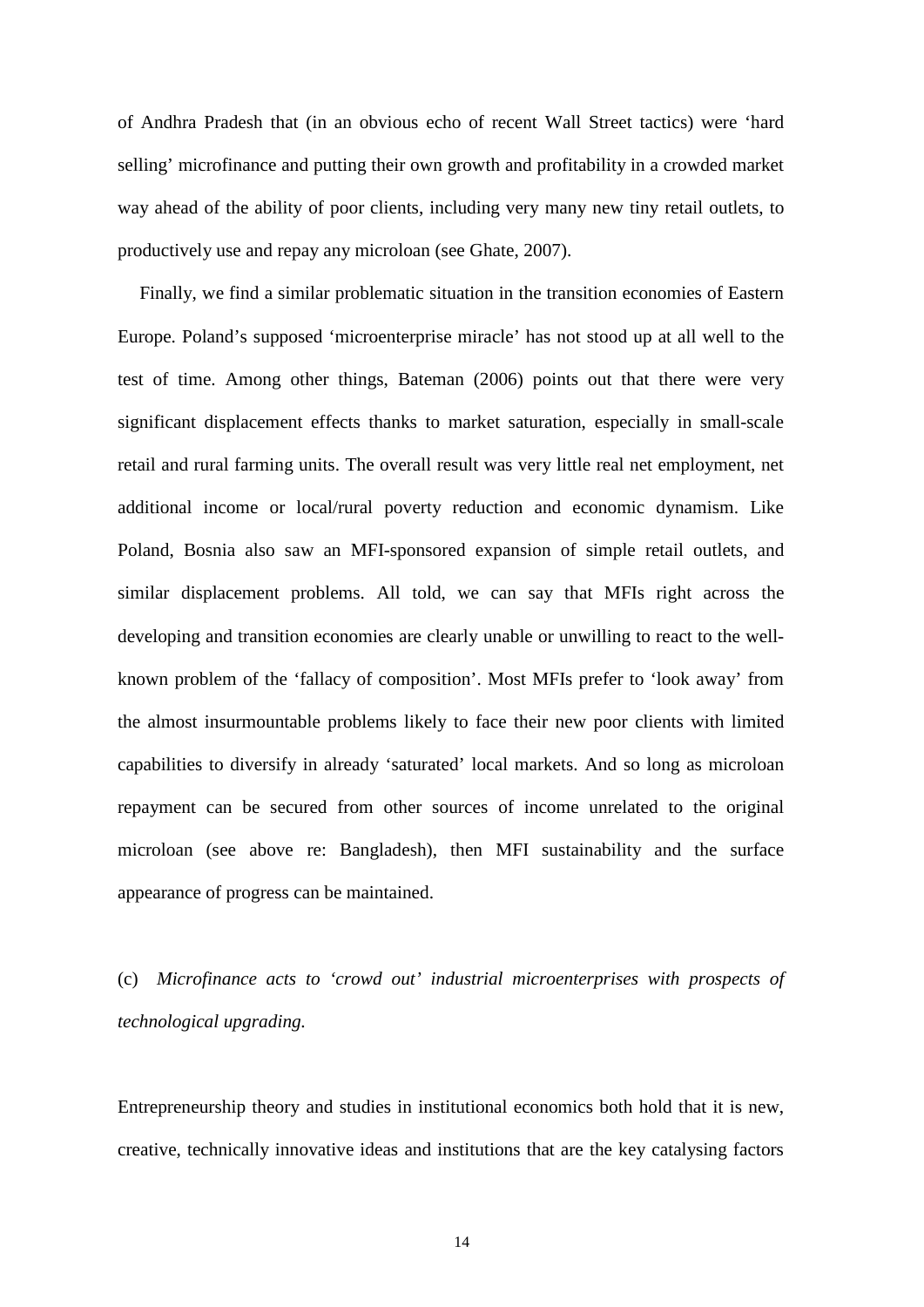in economic development (Schumpeter, 1987; Drucker, 1985; North, 1990; Baumol *et al*., 2007). To develop in a sustainable fashion and thus to reduce poverty, developing countries need to master key technologies, better understand 'state of the art' industrial products and processes, develop and manufacture at least some of their own innovations in domestic microenterprises and SMEs, and establish a tissue of pro-active development-focused institutions (see UNCTAD, 2003; Amsden, 2007; Chang, 2007; Oyelaran-Oyeyinka and Rasiah, 2009).

In developing countries, first, microfinance not only does not address these core sustainable development imperatives, it notably counter-acts them. In stark contrast to some of the EU and East Asian states where the microenterprise sector was strongly promoted as an agent of technology absorption and diffusion and local technology development (Italy, Germany, Japan and Taiwan most noticeably), most developing countries simply cannot use 'new wave' microfinance to attempt to forge such important links. Rather, the only possible role for 'new wave' microfinance in the developing countries is to support simply those very simple microenterprises that can repay their expensive microloans in the short time period allowed. This is reflected in the growing commercial presence of major western banking groups in developing countries (e.g., CitiGroup and Barclays in Mexico), and the rising number of indigenous commercial banks 'downscaling' into microfinance in their own country (e.g., ICICI Bank in India). These large financial institutions are proving to be extremely adept at harvesting local savings in even the very poorest of communities, often using new forms of ICT. In many developing countries, 'new wave' MFIs, too, are much more aggressively moving into savings mobilisation. All told, to the extent that local savings are increasingly deployed in this manner then the relative absence of important technologies and innovations can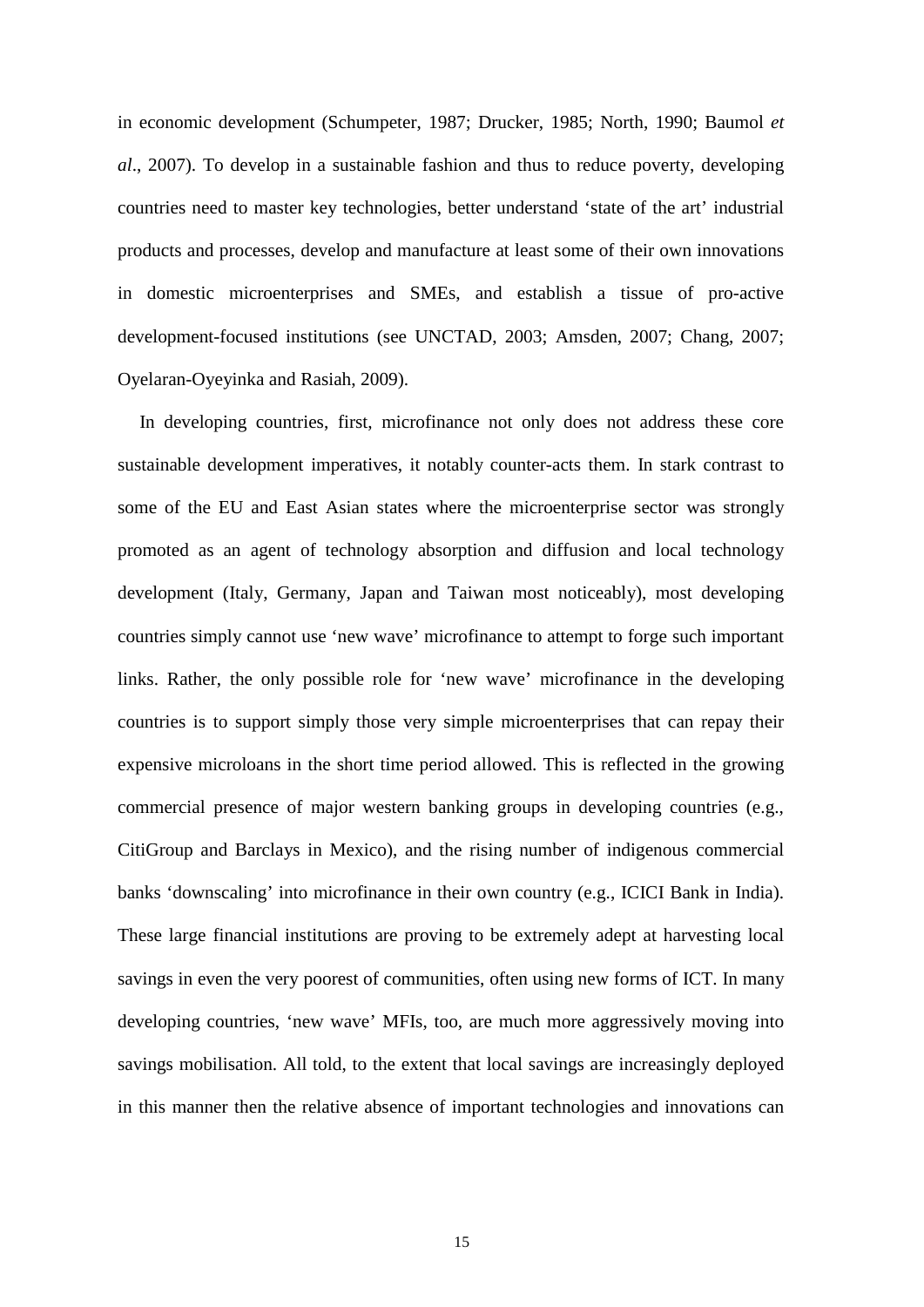only become more marked. This suggests potentially huge consequences for developing country attempts to escape under-development.

An equally pessimistic situation exists in the transition economies that emerged from the collapse of Communism. Here, too, local savings have been massively recycled back into simple microloans (see Turner, 2008). Consider the situation in South East Europe. In the late 1980s, the region possessed a significant endowment of relatively advanced technologies, some world class companies operating at or near the technology frontier, a highly skilled and entrepreneurial population, high quality R&D institutions and an advanced educational system. And although the ravages of economic collapse, political chaos, speculation and the 1992-95 civil war undermined much of the not inconsiderable legacy, it was not destroyed by any means. Among other things, such an endowment provided the obvious 'entry point' for sustainable 'bottom-up' development and growth through rafts of relatively sophisticated microenterprises and SMEs (see Ellerman, 2005). However, rather than work to support – or at least not hinder – the transformation of a major industrial inheritance into as many relatively sophisticated, technologyintensive microenterprises as possible, it can be argued microfinance has effectively undermined the chances of this scenario emerging in the region. A good illustration would be Croatia. As Kraft (2006) outlines, household microloans dramatically rose from almost nothing in 2000 to nearly 35% of GDP by 2005, probably the highest share in Eastern Europe: meanwhile, not unconnected to this is the fact that the lack of bank credit remains a major barrier to SME establishment, growth and new technology acquisition in Croatia.

Second, and equally important, is the fact that the microfinance model itself contains an 'adverse selection' bias. Put simply, entrepreneurs wishing to work on relatively sophisticated projects are generally unable to service the onerous terms and conditions

16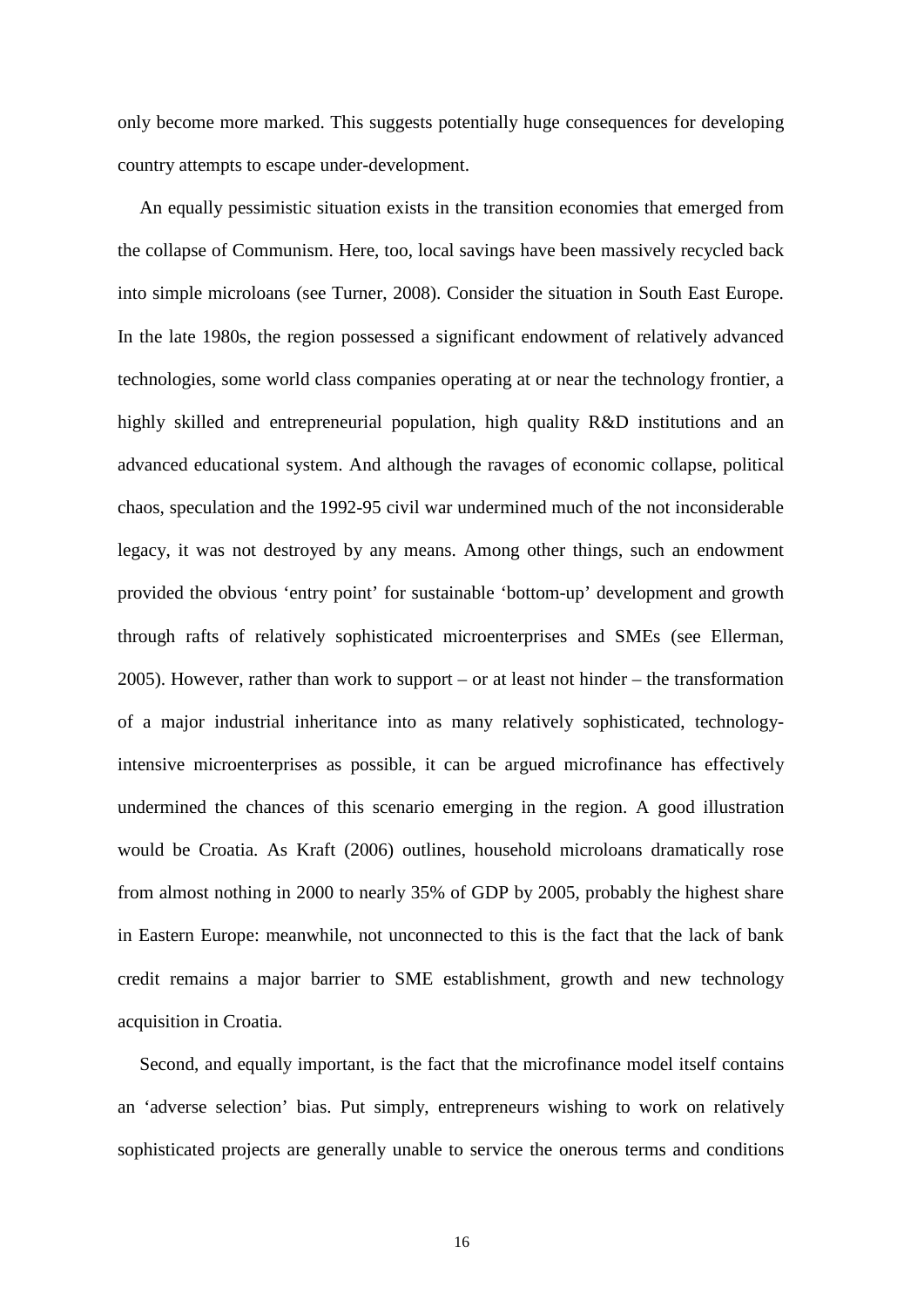offered by local MFIs, whereas the simplest of microenterprises are generally offered as much continued support by their local MFI as they can handle. The situation that ultimately transpired in Bosnia probably best exemplifies the dangers of microfinance in this specific 'adverse selection' context. With its significant military-industrial complex as the obvious entry point for many microenterprises, Bosnia thus had considerable potential to draw upon technology, innovation, international markets and high skills. But this huge potential was largely wasted, even though Bosnia was considered a unique 'test-case' for the microfinance model and received significant funds after 1995 (probably around \$100mn at least in the first decade – Bateman, 2007a) in order to support the establishment of a network of MFIs.<sup>[6](#page-37-5)</sup>

How this was mainly done can be usefully illustrated by the experience of *Energoinvest*, once one of Bosnia's most technically-advanced, innovative and R&Ddriven companies (see Bateman, 2007a). Seeking ways to drastically reduce its workforce after 1996, *Energoinvest* offered its employees support to move into selfemployment if they wished to do so. Such a company represented an almost ideal practical 'breeding ground' for new and spin-off ventures based on reasonably sophisticated and innovative product and process ideas. Potential entrepreneurs had prepared business plans based upon reaching 'break-even' point in a couple of years. But with microfinance virtually the only local financial offer to be found, as intended, most potential entrepreneurs quickly realise that they would simply not be able to meet the strict conditions required by the new MFIs, at least in their early years of operation. The result was that virtually all of the potential new small business ideas arising from *Energoinvest* employees were aborted. Some individuals chose to 'downgrade' their business plans into something that the MFI sector would be willing to finance, such as a simple trading venture. Tragi-comically, a number of potential entrepreneurs took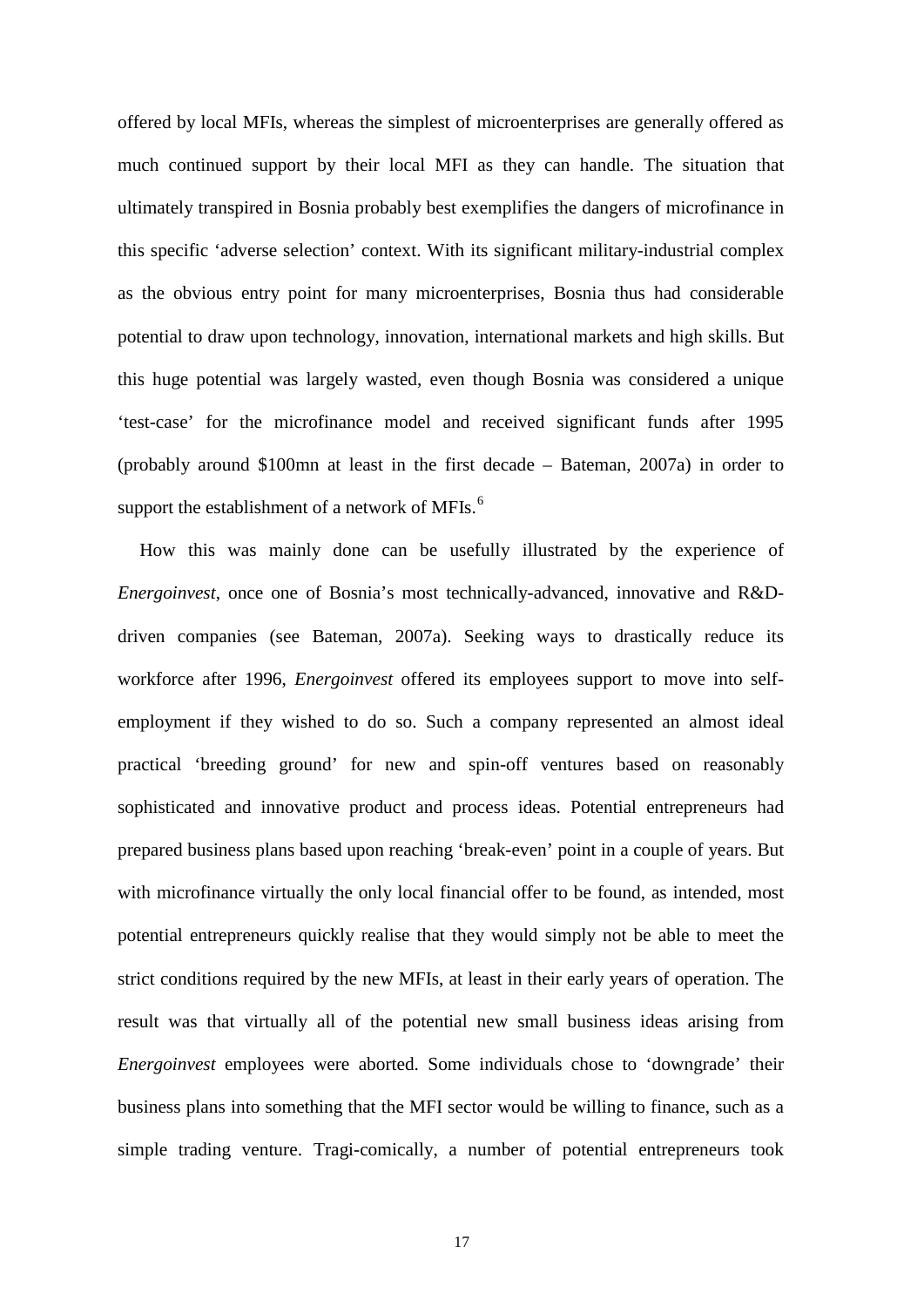advantage of a German government scheme offering support to set up new technologyintensive businesses – but in Germany.

In short, microfinance cannot be used to promote industrial upgrading in developing countries. Moreover, the microfinance sector draws scarce development funds away from financial institutions that *are* perhaps up to the task (e.g., Korean/Brazilian-style development banks, SME technology funds). Meanwhile, in the formerly industrially sophisticated and institutionally quite rich countries of Eastern Europe, an obvious and valuable industrial inheritance - an inheritance that most developing countries are desperately striving to possess - has been largely abandoned as the potential starting point for a new generation of relatively technology-intensive microenterprises and SMEs.

# (d*) Microfinance ignores the need to promote vertical and horizontal 'connectability'*

It is now well understood that the tissue of horizontal (clustering, networks) and vertical (subcontracting) connections within the local enterprise sector is a crucial determinant of a local economy's ultimate sustainability and progress. As Weiss (1988) concludes in reflecting on the successes of both the Italian and Japanese microenterprise sectors since 1945, 'the core of modern micro-capitalism is not competitive individualism but collective endeavour'.

Wherever the microfinance model has been in the ascendancy, however, such beneficial grass roots dynamics have largely been undermined. While succeeding in terms of producing some new (albeit largely temporary) informal sector microenterprises, the overwhelming majority of these new entrants have no need, wish or ability to meaningfully cooperate in order to begin to forge the required productivity-

18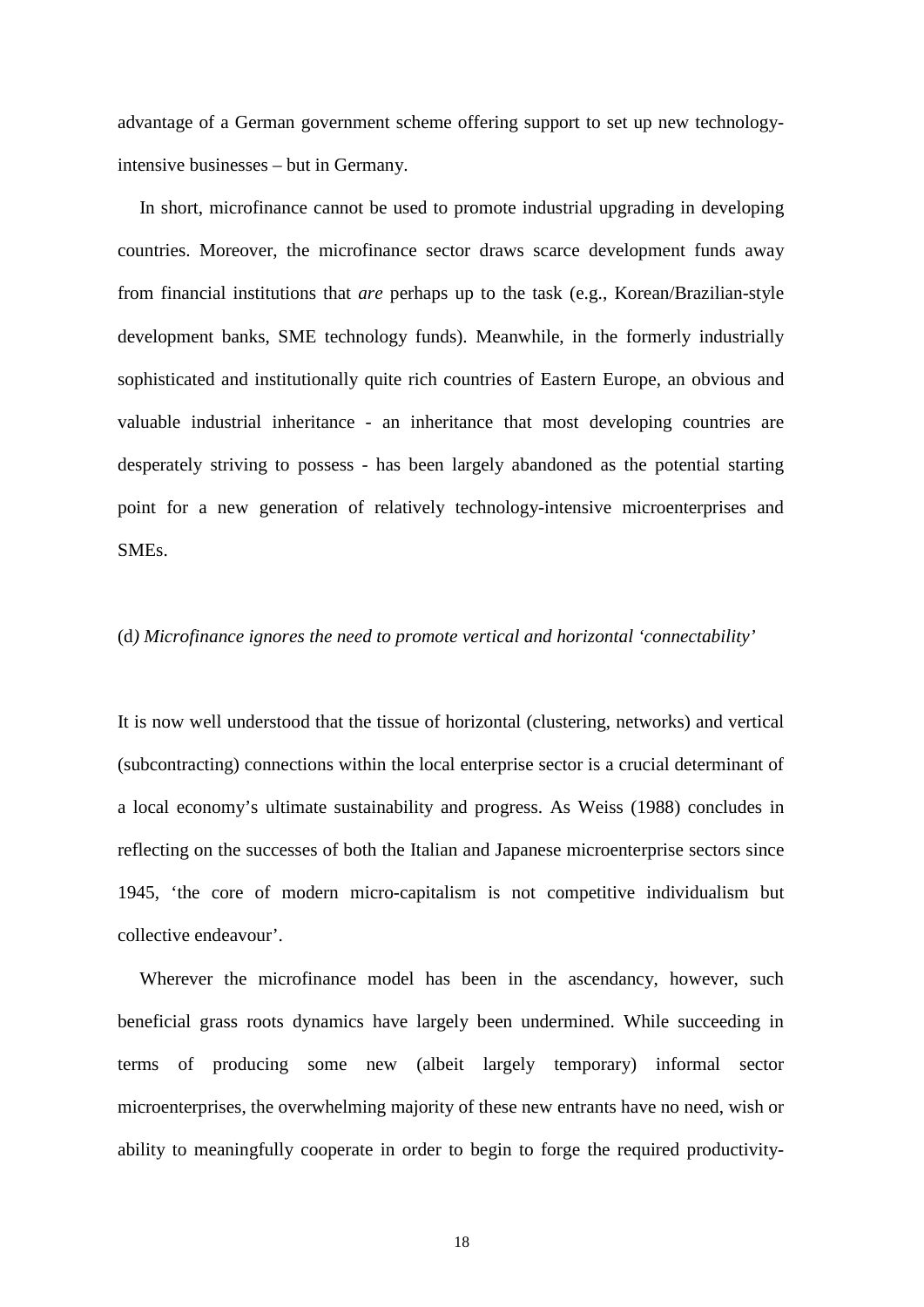enhancing horizontal ('proto-industrial districts') and vertical (sub-contracting) connections. That is, the basic 'raw material' required for 'connectability' is simply not being produced. It is as if the local football academy insists on turning out only players with excellent individual skills but no understanding whatsoever of the importance of teamwork.

The result in many developing and transition countries has been little movement towards a more 'connected' local economy. This gives rise to some significant handicaps. For example, large firms are unable to expand their operations by tapping into a quality local structure of suppliers, but must import instead. A lack of potential subcontracting partners also typically dissuades investments in large-scale operations, especially 'greenfield' FDI (Porter, 1990). Important cluster building programmes simply cannot function when there are few, if any, local enterprises with the technology, market and scale requirements to benefit from cooperating with their counterparts.

(e) *Microfinance encourages an unsustainable import-dependent and trade-based local economic structure*

One of the most damaging features of the neoliberal programmes that developing countries were forced into during the 1970s and 1980s was the collapse in local manufacturing and agricultural production brought about by instant trade liberalisation and an ensuing flood of (often subsidised) imports. Thanks to the proliferation of 'quick and easy to enter' small shuttle trading and importing ventures, import dependence has often been quickly embedded into local economies undergoing rapid liberalisation. It has also greatly helped here that commercial banks in many developing and transition countries have increasingly recycled savings back into profitable household microloans,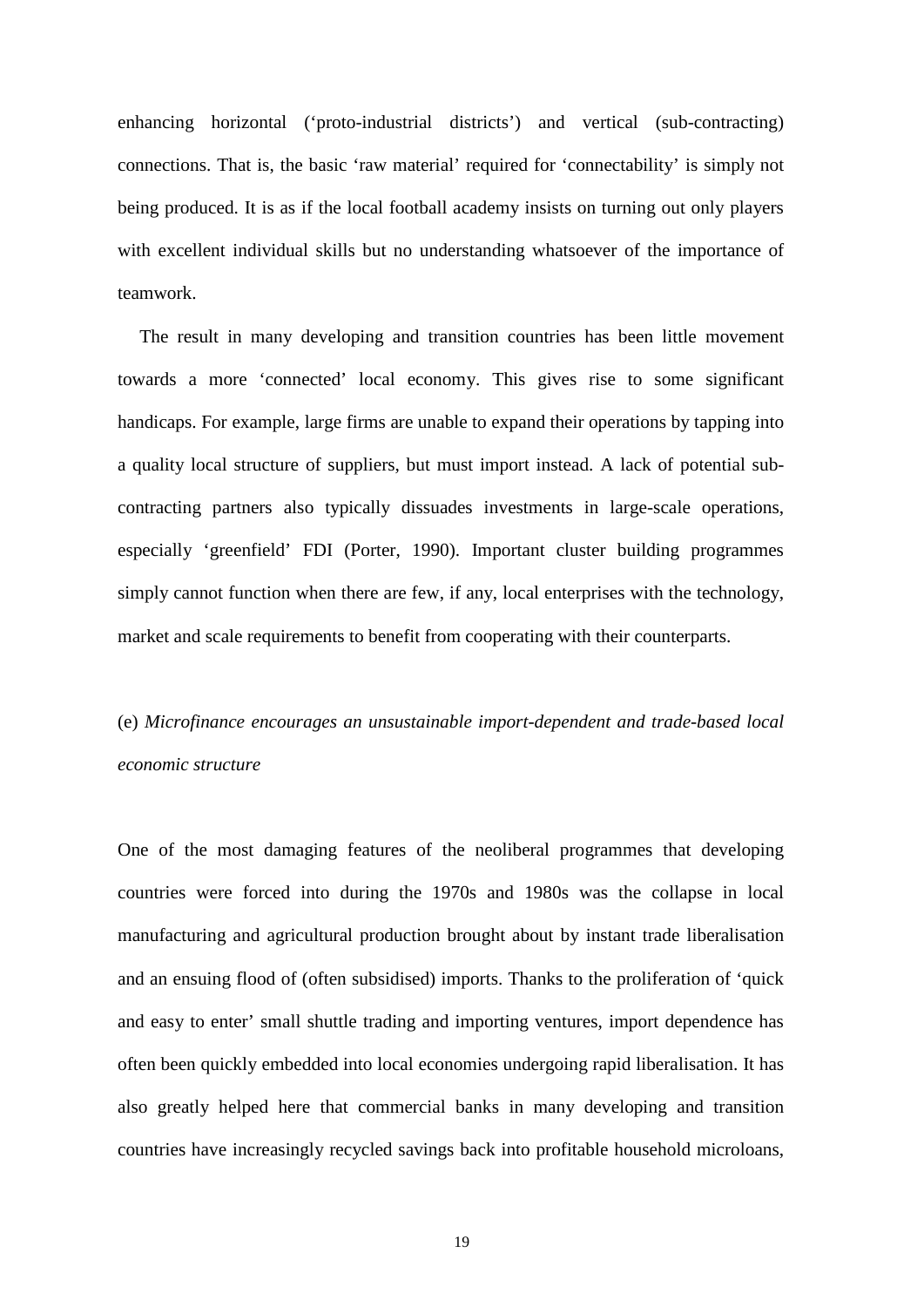the growth of which, as Turner (2008) highlights, is now very closely associated with the stimulation of consumer goods imports and serious balance of payments problems in many countries, particularly in Eastern Europe. Typically, the debilitating longer-run impact of excessive import dependency ultimately destroys any short-term poverty reduction gains made during an initial phase of micro-enterprise expansion in shuttle trading and importing.

Typical examples of what most often happens include Cambodia and Kosovo, two of the poorest countries/regions in the world yet with several of the most celebrated MFIs (i.e., ACLEDA in Cambodia, and Pro-Credit in Kosovo). As Bateman, (2007b) points out, in both countries/regions, it is clear to all that the agricultural sector holds out the most - if not *only* – opportunity to really help develop the local economy and reduce poverty. However, the main MFIs overwhelmingly prefer to focus instead on working with the far more profitable and quick turn-around petty trading sector, especially shuttle traders. The end result has been the construction in both countries/regions of a 'bazaar economy' of quite spectacular proportions, but meanwhile the faltering agricultural sector has effectively been allowed to decline (Cambodia) or collapse (Kosovo). Thus seen, high profile MFIs seriously risk becoming mere 'cathedrals in the desert' – centres of financial wealth and power, but totally disconnected from the fate of those struggling in the surrounding desert of poverty.

(**f**) *Microfinance ignores the crucial importance of solidarity and local community ownership and control*

By recasting individual survival as a function of individual entrepreneurial success facilitated through microfinance, the bonds of solidarity, shared experience and trust that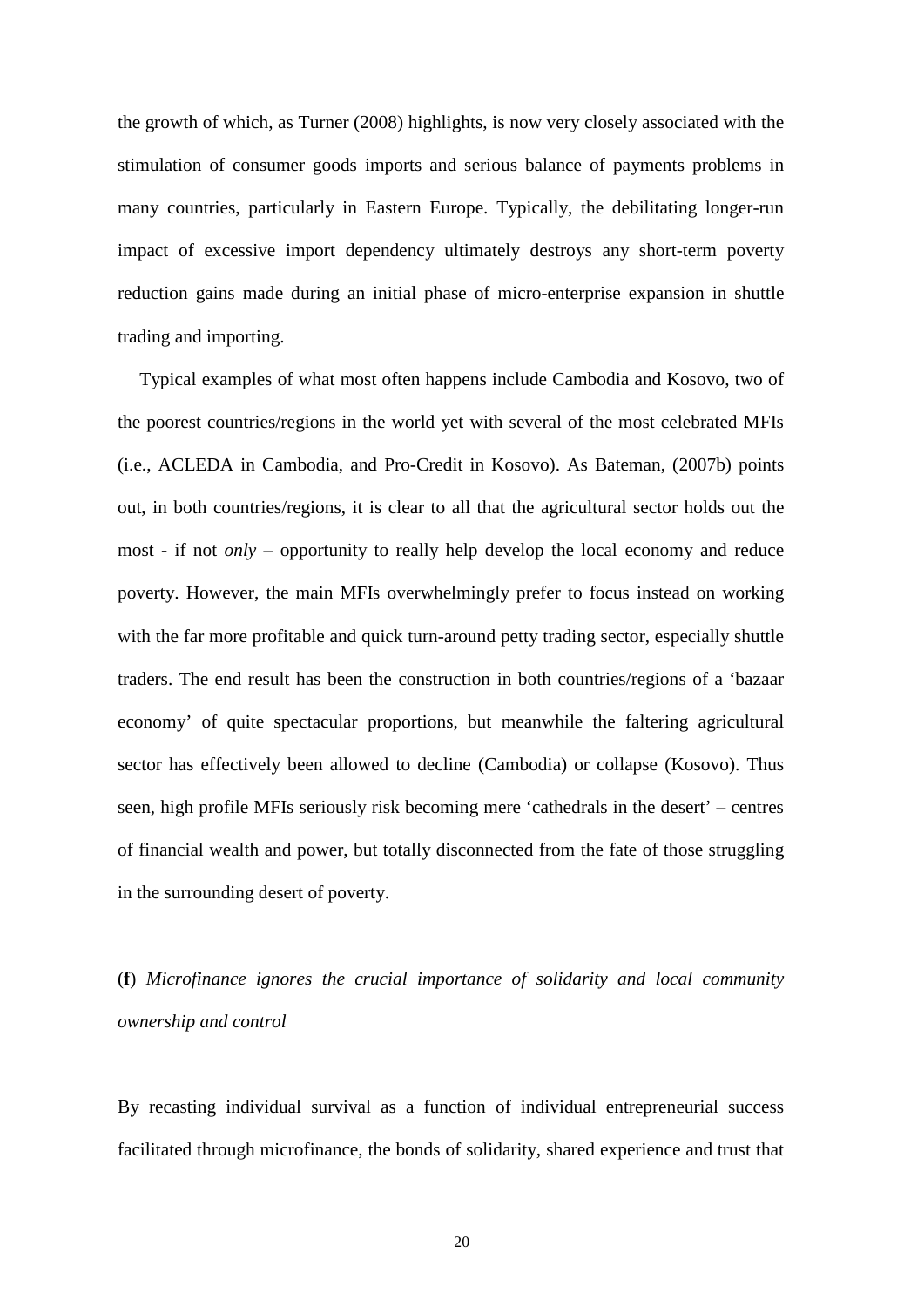exist within poor communities are undermined. This is a truism. More specifically, as Leys (2001) argues, recasting community development and poverty reduction activities as commercial operations – the central operating principle of the 'new wave' microfinance model – quite dramatically increases the likelihood of a reduction in local solidarity, interpersonal communication, volunteerism, trust-based interaction and goodwill. Interestingly, many analysts wrongly portray the Grameen Bank's famous 'solidarity circles' as evidence of it building social capital/solidarity in the community. While the Grameen Bank did indeed very successfully tap into pre-existing stocks of local social capital/solidarity in order to ensure high repayment rates, over the longer term it is increasingly being recognised (for example, see Rahman, 2001: Karim, 2008b) that the intense social pressure and tendency to violence, and routine 'shaming' of female loan delinquents, ultimately actually destroyed social capital/solidarity in the community.

In addition, the intimate association everywhere between microfinance and the rise of the informal sector has unequivocally resulted in the de-legitimisation of legal process, undermined respect for the tax system, sanctioned a casual approach towards health and safety and environmental regulations, and has undermined the ability of democratically mandated governments to prohibit sharp business practises. Increasingly, a business either has to travel the 'low road' practises of the rapidly expanding informal sector, or it is forced under. Solidarity is inevitably destroyed as the distorted business ethics and morals that inevitably emerge under such Hobbesian conditions gradually percolate into other enterprise structures (i.e., SMEs), institutions (i.e., government) and across all levels of society (see Davis, 2006).

An equally worrying development that has surfaced recently, however, is the eventual impact on local solidarity of the playing out of the standard commercialisation

21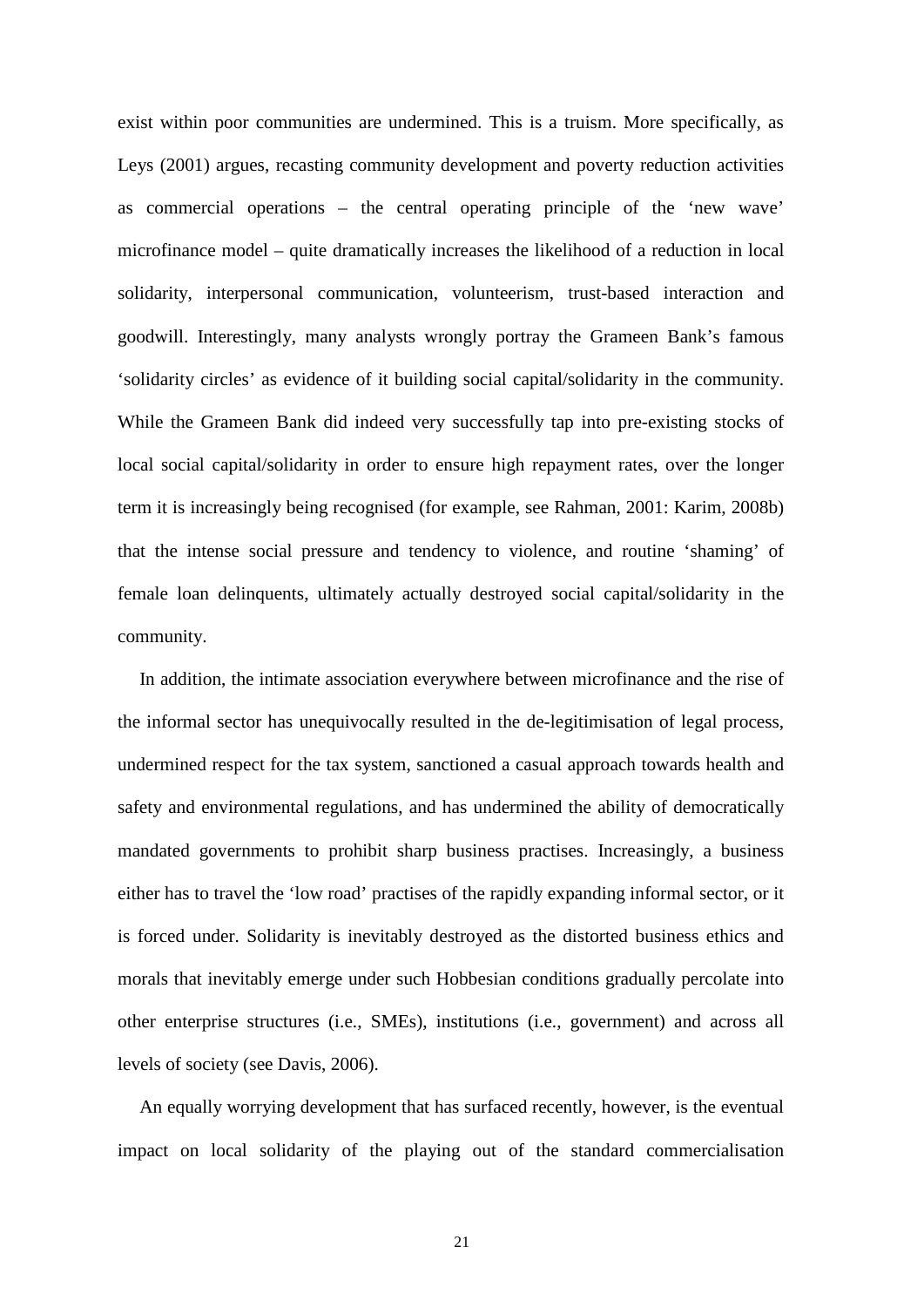imperatives within a 'new wave' MFI. By first engaging with poor communities under the watchful eye of the international donors and funding bodies, but then abandoning these same communities as they move off in search of maximum profits for senior managers and external shareholders, 'new wave' MFIs are increasingly looked upon with cynicism and mistrust. Unlike credit unions or financial cooperatives, where community ownership and control largely ensures that the institution remains true to its founding principles of community development and intergenerational solidarity, today's MFIs are increasingly keen to become businesses themselves. The conscious injection of Wall Street values and methods into 'new wave' microfinance in recent years (see Drake and Rhyne, 2002), has inevitably validated similar forms of unethical behaviour, greed and opportunism on the part of those working in MFIs. The inevitable end result has been a push by senior individuals for dramatic personal enrichment, including eventually their taking over ultimate ownership of the MFI itself. Perhaps the most spectacular case to date of such MFI 'degeneration' is that of Mexico's Compartamosbanco, which saw its senior managers turn themselves into multimillionaires in little more than a decade, while asking its poor, mainly female, clients pay interest rates of around 90-100% (previously as much as 120%) on their tiny microloans (see Bateman, 2009).

Put simply, the core Wall Street-style commercialisation imperatives associated with the 'new wave' model inevitably leads on to the de facto 'capture' of an MFI by its own officials and close friends, and its subsequent conversion into a financial vehicle primarily designed to satisfy a private enrichment agenda. An MFI then generally ends up destroying much, if not all, of the valuable reserves of local solidarity it might have initially existed in the local community. For most 'new wave' MFIs, therefore, commitment to the poor and poverty reduction have inevitably become distant secondary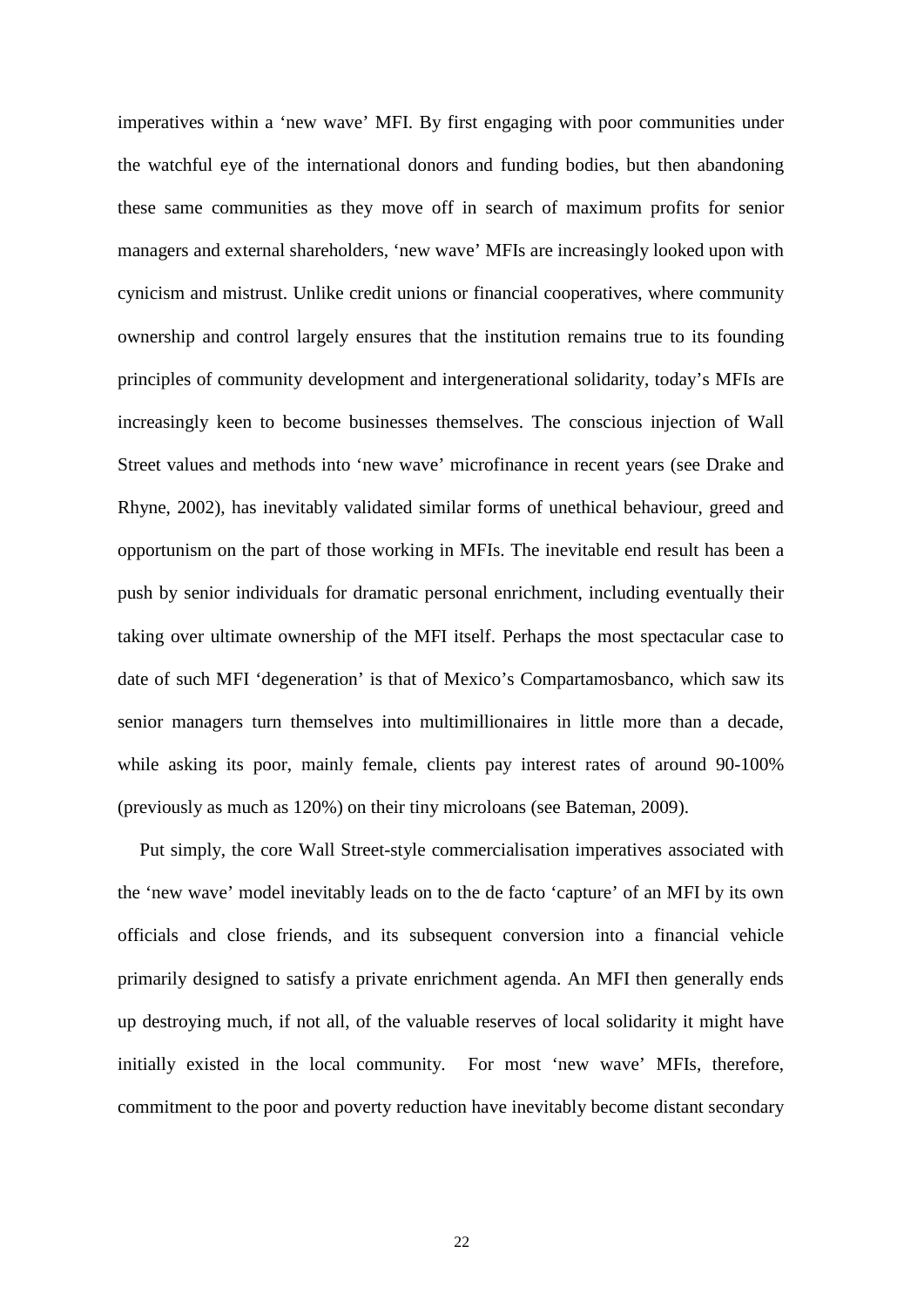considerations, increasingly 'demonstrated' mainly through PR puffs, such as Social Performance Management (SPM).

## **3. MICROFINANCE AS A VEHICLE FOR NEOLIBERALISM**

We have charted a number of developments and trajectories that appear to us to seriously undermine the general case for supporting microfinance as a development and poverty reduction tool. In spite of quite inconclusive evidence of positive impact, as even its own advocates concede, the microfinance bandwagon 'goes marching on'. Might one of the reasons for this unlimited well of support be related to the political economy of microfinance? After all, at least since the time of Marx, and more recently re-emphasised by the conservative institutional theorist Douglass North (see North, 1990), 'bad' institutions are allowed to survive, and may even be encouraged to flourish, simply because it is in the interests of the powerful for this to happen.

One of the major assumptions about microfinance is that it is ideology-free and simply about 'helping the poor'. However, microfinance is actually almost perfectly in tune with the core doctrines of neoliberalism, the reigning ideology of our time: that is, the need to vector all economic activity through private individual initiative; the need to avoid any aspect of planning or conscious guidance of the market mechanism; the need for all institutions to attempt to 'earn their keep on the market'; and, the need to ensure that all economic organizations are also as much as possible owned and controlled by the private sector (see also Harvey, 2006). In this section, we briefly adumbrate the intimate association that clearly exists between microfinance and neoliberalism.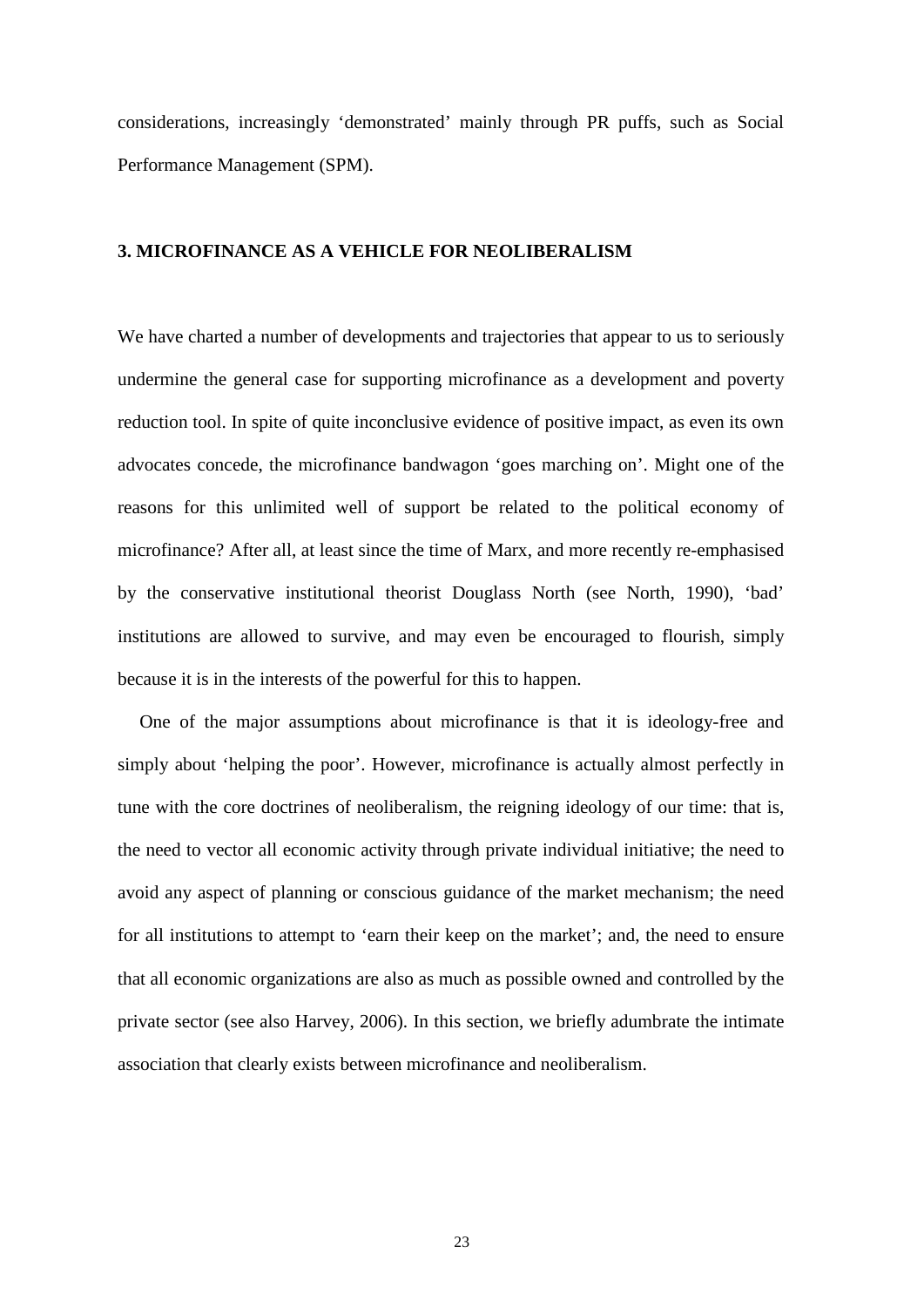# *(a) Microfinance provides a model for poverty alleviation that is politically acceptable to the neoliberal establishment*

A pervasive and continuing fear among neoliberals is that the poor will opt to use the democratic process or popular pressure to demand the establishment of state and collective institutions capable of remedying their plight. Neoliberals were therefore very quick to see the usefulness of microfinance to pre-empt such possibilities. Microfinance could be deployed to delegitimize and dismantle all possible 'bottom-up' attempts to propose alternative development policies that might primarily and directly benefit the majority but which would circumscribe the power and freedom of established elites. To the extent that micro-entrepreneurship backed up by microfinance becomes universally embedded as a major legitimate exit route out of poverty for both the individual and the community, especially with regard to women (see Feiner and Barker, 2007), a wide range of progressive policies can be removed from the political and policy agenda. These include demands for constructive state intervention, land ownership reform, robust social welfare programmes, quality public services accessible to all, income and wealth redistribution, and all forms of state, collective and cooperative ownership.

Importantly, following in the footsteps of pioneering labour market programmes in the UK in the 1980s (see Harvey, 2006), it was soon understood by the international development community that the informal sector and microenterprises represent supremely disempowering labour market outcomes. With their blessing, developing country governments were thus encouraged to use microfinance programmes as a way to 'flexibilise' the labour market and to disempower labour, very important neoliberal objectives in their own right.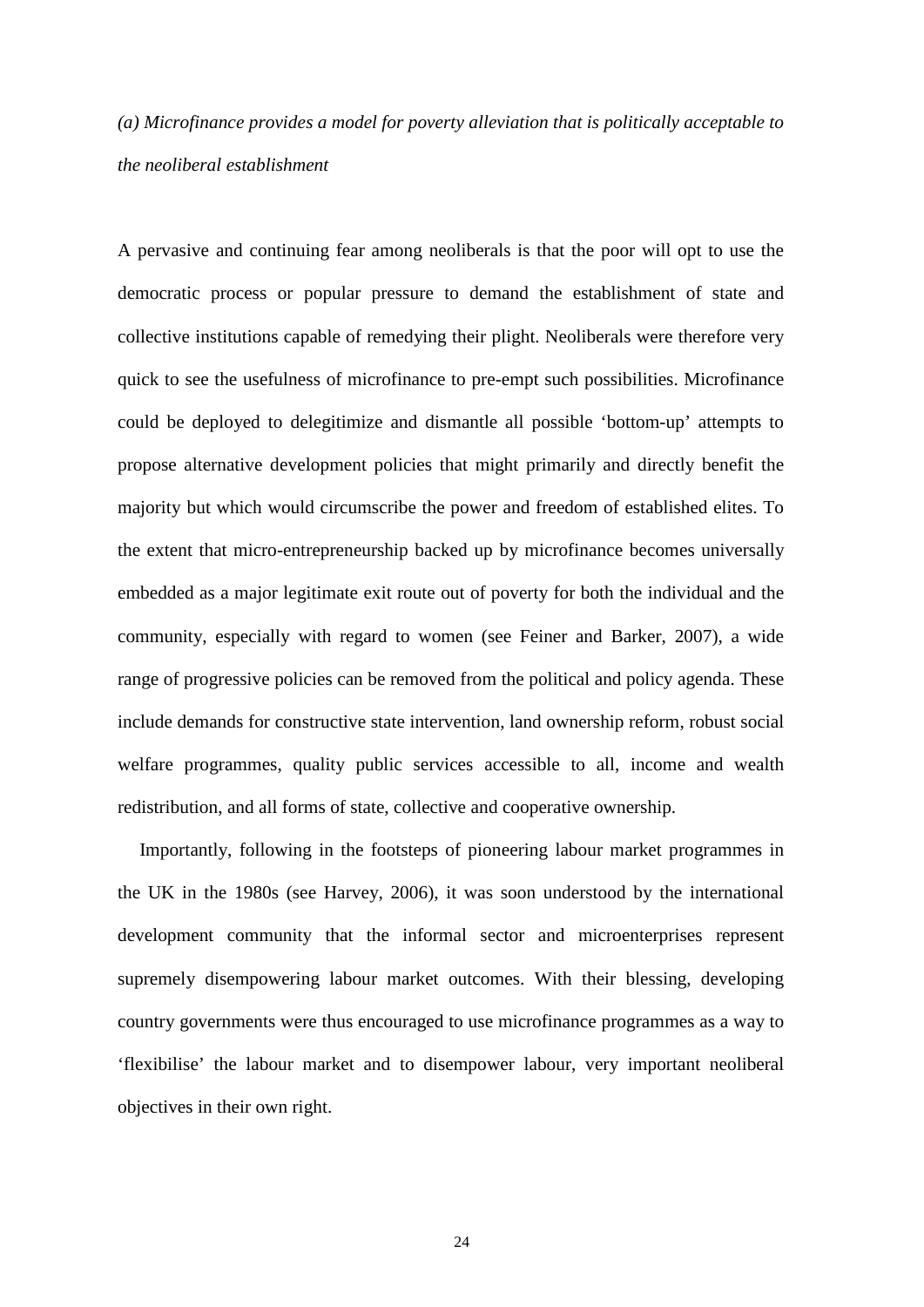At the same time, neoliberals appreciate that an emphasis upon microfinance can greatly help to embed 'further down' in society their preferred idea that development is a process mainly involving individual entrepreneurial activity, and certainly not involving state intervention (for example, see Friedman and Friedman 1980). This helps to legitimise not only the entrepreneurial process as the core foundation of any society, but also the vastly unequal rewards (wealth and power) that inevitably arise in the process. After all, an opportunity to be successful in entrepreneurship in Dhaka, Abuja or Quito (thanks to obtaining a microcredit), or else as an entrepreneur in London, New York or Paris, essentially requires all parties to adhere to the same rules, regulations and processes: only the final rewards are different. Microfinance thus offers to neoliberals a highly visible way of being seen to be addressing the issue of poverty, but in a way that offers no challenge whatsoever to the distorted structures of wealth and power that historically are mainly responsible for the creation and perpetuation of poverty.

(b) *Microfinance underpins the concept of financially self-sustaining economic units and discredits the notion of public support (e.g., subsidies) for organizations*

As noted above, perhaps the most attractive initial feature of the Grameen Bank experiment to neoliberals was that it was a non-governmental initiative and seemingly operating without financial support from the state. The core idea arising from Grameen that all MFIs could and should be encouraged to survive by 'earning their keep on the market' – quickly became the standard policy advice to governments and 'best practise' operational advice for *all* MFIs. In an era when many state-subsidised finance programmes were seen as under-performing (Adams *et al*, 1984), an independent and seemingly financially self-sustaining organization represented an extremely attractive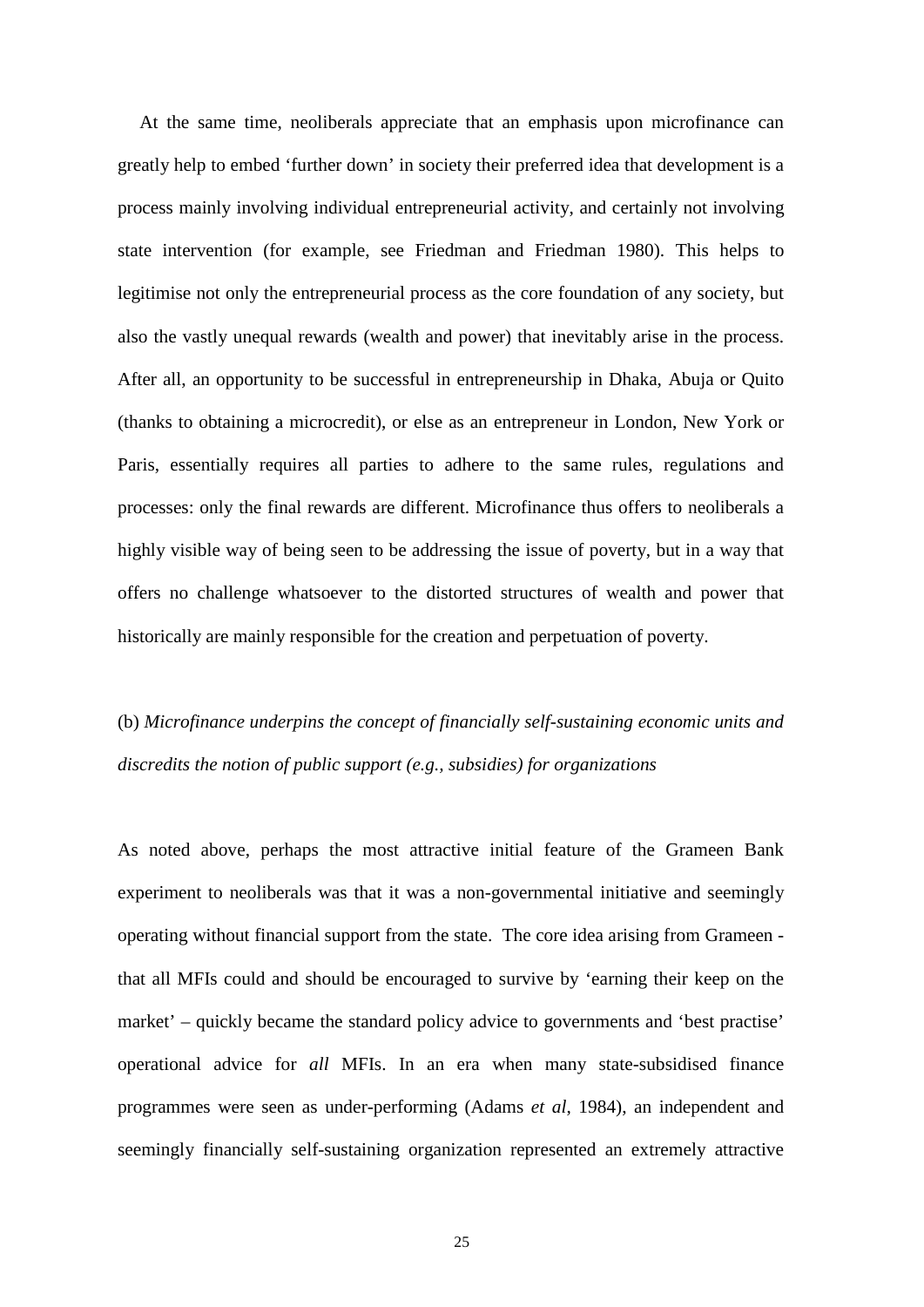proposition. And in practise, there was real determination on the part of the international donor community to populate developing and transition countries with Grameen-style MFIs. Alternative local financial institutions suggested by local policy elites, mainly targeted at supporting the SME sector, were routinely undermined or even blocked outright.

(c) *Microfinance can be used to undermine the concept of basic state service provision and to support privatisation and private sector provision*

The IFI mantra in the 1980s, particularly within the World Bank, was for public provision of social services to be privatised and/or to support their existence on the basis of 'full cost recovery'. In many areas, however, the imposition of privatisation and/or user fees resulted in a catastrophic decline in the 'client' base (education and healthcare were two of the areas most affected). More recently, experiments where user fees have been abandoned have produced very positive direct results in terms of the take-up of important services, leading even mainstream critics to increasingly question the donor-driven paradigm of 'making markets work for the poor'.<sup>[7](#page-37-6)</sup>

Nevertheless, the longer run aim of replacing most state provision with private provision still very much remains the operative goal of the IFIs and most parts of the international donor community. And in this context, microfinance has been consciously positioned as the longer run substitute for social welfare spending (and international donor support). Once the poor can be made to accept that they are now in control of their individual and family destiny using microfinance, it becomes much easier for the government to fully absolve itself of continued responsibility towards them.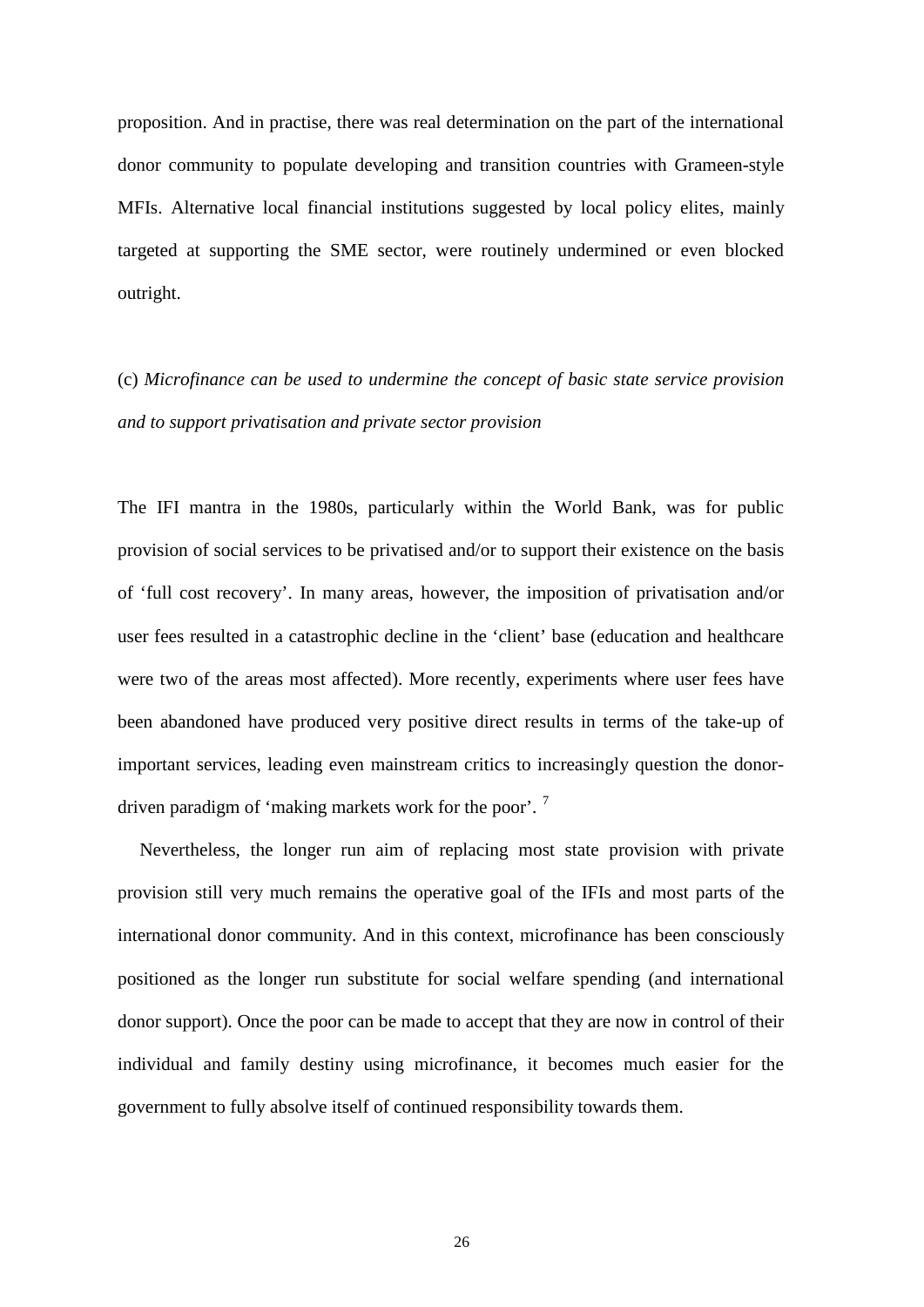By accessing microfinance, poor people are still able to access services involving a user fee of some kind, because they can spread the cost of access over a longer period of time. This has often been the case, for example, in the controversial largely IFI-driven privatisation process involving the water supply industry in many developing countries. Microfinance programmes have been deliberately used to ensure a less precipitous, and thus less politically damaging, decline in water demand after privatisation (for example, see Shiva, 2002). The financial burden remains directly upon poor individuals and poor communities, thus satisfying the neoliberal imperative arguing against wealth redistribution. But because the user fee is less of an immediate imposition on the poor, it is, so the argument runs, much less likely to be resisted. In India, Harper (2007b: 258) also reports that government officials are increasingly deflecting community demands for basic education and health services on the grounds that poor people '..now have microfinance' and should seek to purchase such services (albeit at high prices) from the private sector.

# (d) *Microfinance underpins the drive towards financial sector liberalisation and commercialisation*

Microfinance has played an important role in the promotion of global financial liberalisation and commercialisation. As Weber (2002) shows, MFIs that have achieved financial self-sufficiency provide working examples to developing country governments of 'efficient', subsidy-free, financial institutions. It is thus expected that all other financial institutions will have to follow suit. Most recently, commercial funding of microfinance programmes, including the outright purchase of established MFIs, has increasingly separated the microfinance industry from its roots in the NGO sector. As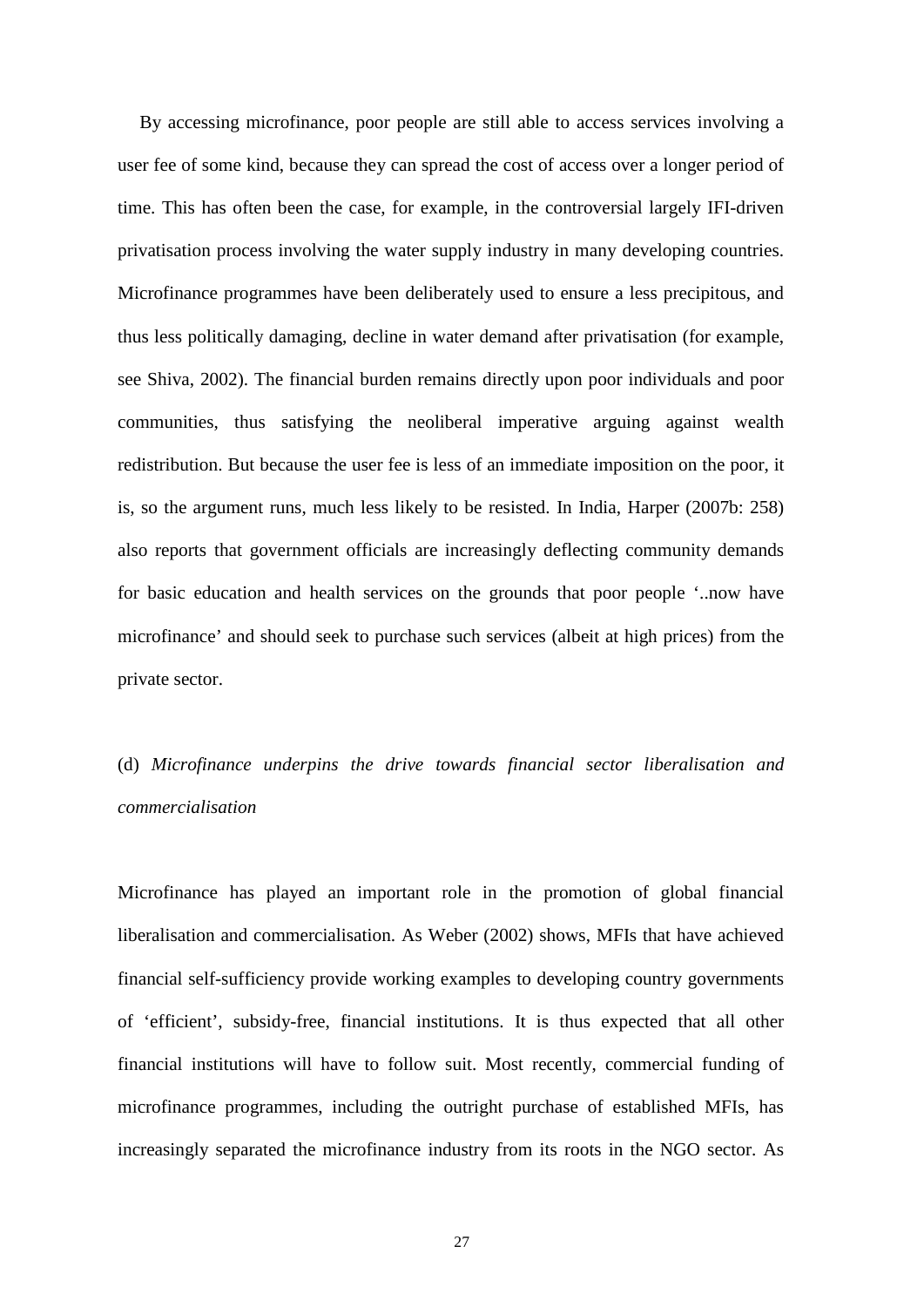increasingly a part of the global financial complex, microfinance can be portrayed as a typical example of how Wall Street and the global financial sector in general 'cares' and how it directly addresses core societal problems. At least until the global financial crash of 2008/9, it was hoped that this 'public service function' would contribute to obtaining continued government and public support for the ongoing liberalisation of the financial sector.

#### (e) *Microfinance acts as an important 'safety valve' within the globalisation project*

Perhaps the most important factor of all, however, is the 'containment' role that microfinance has been allocated within the neoliberal globalisation project. It is widely argued by neoliberals that globalisation has the potential to provide a major reduction in poverty. Yet it is hardly a coincidence that globalisation has been determinedly driven by a handful of the wealthiest of the developed countries – by the US government most of all (Gowan, 1999) – which clearly expected to be, and have by far, been its major beneficiaries (Stiglitz, 2002; Chang, 2007).

But as globalisation increasingly concentrates wealth and power into the hands of a small number of countries, regions and corporate elites, the flipside, as Faux and Mishel (2000) explain, is a growing worldwide population of the unemployed, powerless, marginalised, hyper-exploited and insecure. And the rub here is that these 'losers' are beginning to reject both the outcome assigned to them and, most dangerous of all for neoliberals, the globalisation process itself. Symptomatic of this rejection is the rising social unrest, increased social and gang violence, explosion in substance abuse, increasing crime and illegal business activity, huge rise in pseudo-religions and cults, collapsing levels of social capital in the community, and associated violent conflict (see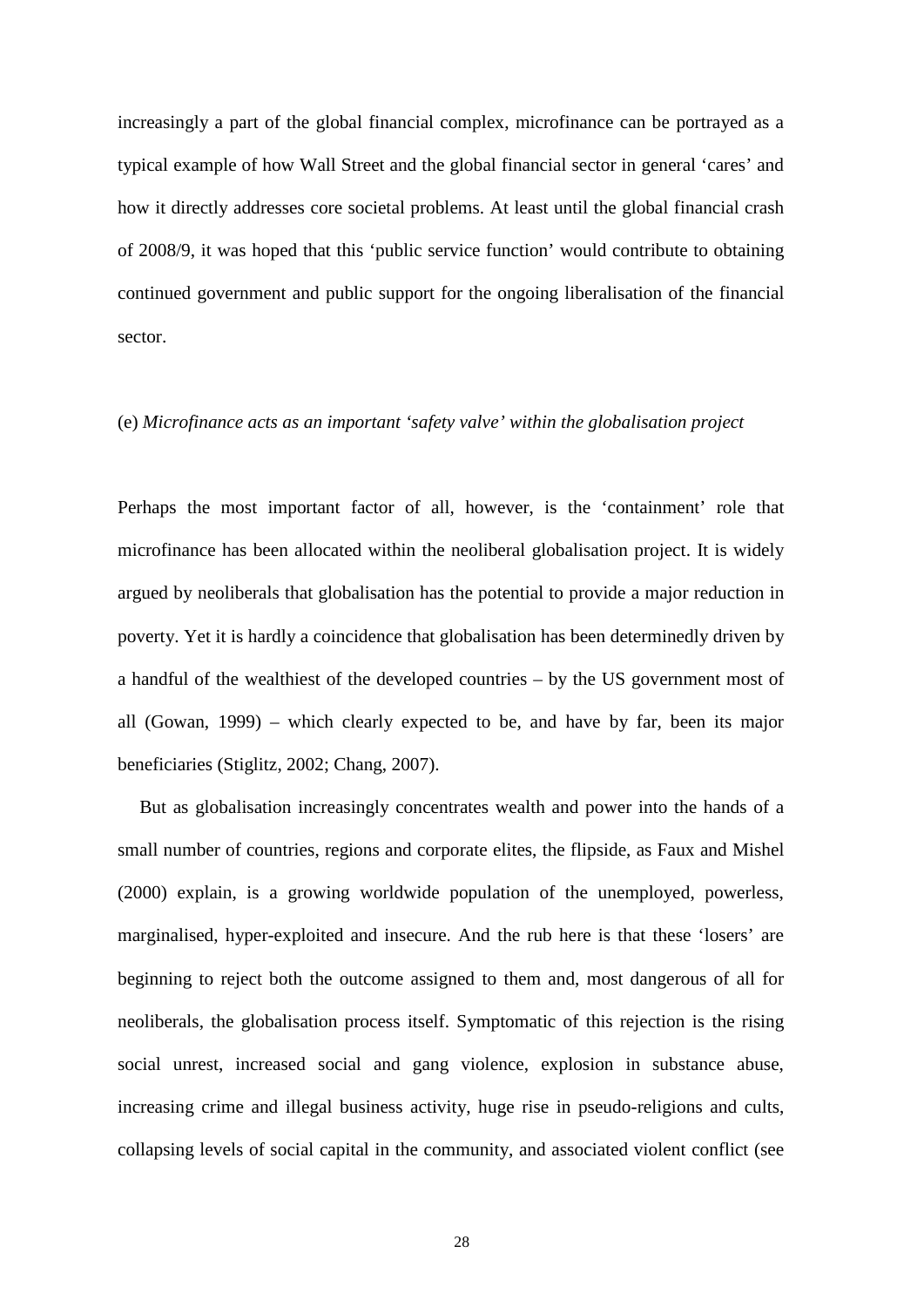Burbach *et al*, 1997; Chua, 2003; Collier, 2007). And unlike in the past when 'surplus' populations could be absorbed into expanding colonies and settlements, it is now a case that, as Seabrook (2007: 86) vividly argues, "there are no wildernesses left".

In the potentially explosive situation emerging in many developing and transition countries today, dramatically made worse by the Wall Street-precipitated global financial crisis, and particularly acute in the growing number of 'mega-cities', microfinance provides a crucial 'safety valve'. The logic is well known. Universal social welfare systems are being dismantled under IFI guidance, secure public employment opportunities are rapidly disappearing, and formal sector employment are an increasing rarity too. Nevertheless, the hope is that the microenterprise sector can engage the most articulate and vocal of the poor, who might otherwise be thinking about resisting, or proposing realistic alternatives to, neoliberalism and the globalisation project.

#### **4. CONCLUSION**

This article has raised some issues of serious concern relating to the microfinance model. We agree that there are possibly some short-run benefits of microfinance. Principally this involves some quickly created income-generation opportunities for a small number of lucky individuals, as well as some more general consumption smoothing benefits for 'atrisk' groups. Into the medium to longer run, however, the picture becomes far less clear. Many of the supposed positive impacts we find to be quite illusory or, at the very least, hugely exaggerated. We find that microfinance in practise is actually more associated with adverse development trajectories, negative knock-on effects and major opportunity costs. All told, therefore, the microfinance model would appear to us to have very much less to recommend it as a development intervention than might at first appear.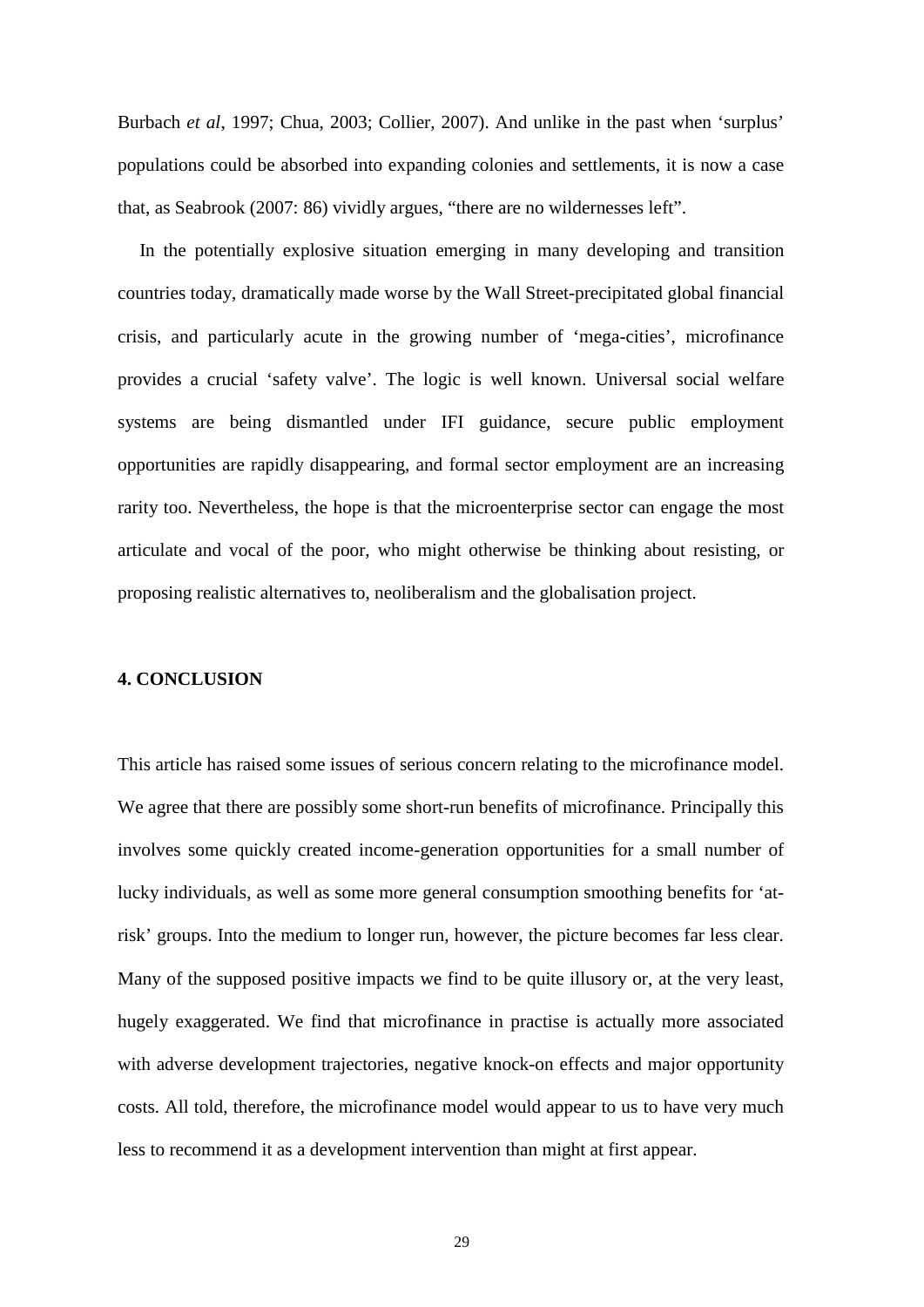Put simply, the microfinance model appears to generate a set of 'initial conditions' that because of path dependency tend to give rise to a set of regressive local economic and social trajectories. It fails to adequately respond to the need to promote sustainable development, while it also blocks other development policies that might have more potential for sustainable impact given sufficient (similar) resources. Perhaps the microfinance model can therefore best be likened to a case of 'bad medicine' – it has created some temporary feel-good effects for both 'patients' (poor individuals, communities, countries) and 'doctors' (IFIs, microfinance institutions, the international development agencies) alike, but over the longer term it is likely that it has been gradually debilitating, not curing, the 'patient'.

So, finally, if the microfinance model is much less effective than it is widely claimed, if not an outright barrier to sustainable development, then two obvious questions arise. First: why is microfinance supported so strongly? We think we have provided at least part of the answer in section 3 above. The microfinance concept is linked to neoliberalism and the globalisation project. It is therefore supported so strongly and uncritically because it is in agreement with the international development community's preferred economic and societal model.

A second, more practical, question to ask is this: are there much better local and national alternatives? We very much believe that there are, but fully adumbrating such alternatives would, of course, require another article (however, see Bateman, 2007b; Chang, 2007). But we can end on this. In terms of support for the most at-risk categories of individuals and communities, especially in the aftermath of disaster (conflict, natural disaster, factory closure, etc), then Brazilian-style 'Bolsa Familia' Conditional Cash Transfer (CCT) programmes have an excellent track record of getting small sums of cash to those most in need. Financial cooperatives and community development banks also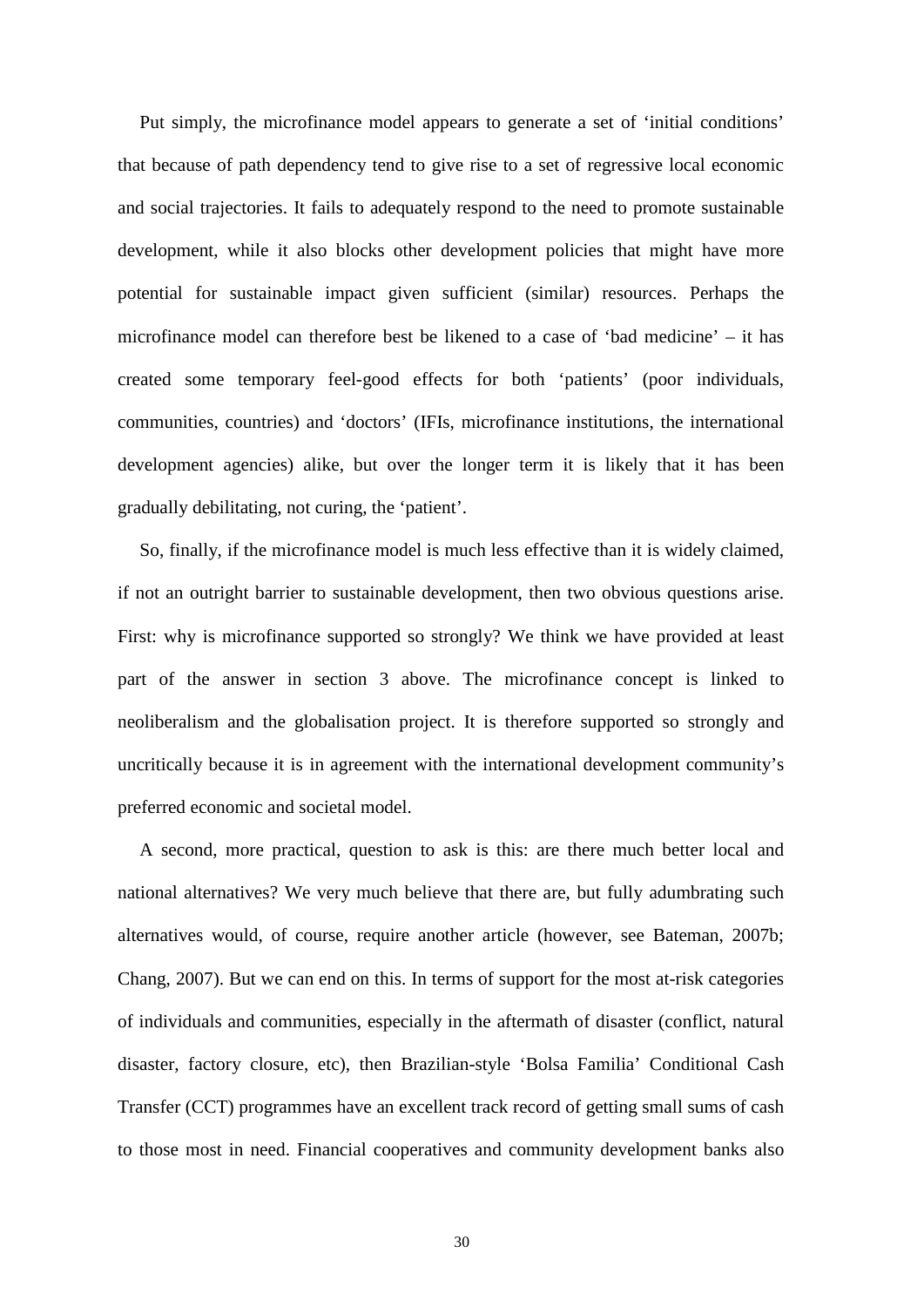stand out as impressive economic and social development instruments in even the most adverse circumstances. This has been particularly evident in northern Italy and northern Spain, where locally embedded financial cooperatives were capable of underpinning genuinely sustainable and equitable enterprise development (see Bateman, 2007b). Following the massive longer run success of carefully targeted subsidised micro- and SME loan programmes in post-war Italy and Japan (see Weiss, 1988; Friedman, 1988), there is surely significant scope for similar programmes today in many countries. More widely still, developing and transition economies should really look back to the financial policy measures extensively used by the now rich and richer countries (especially the core EU and East Asian countries), such as credit cooperatives and specialized state banks, rather than to neoclassical textbook abstractions and neoliberal myths, and through a process of adaptation and experimentation locate for themselves the sort of poverty reduction and local development policies that will work the best.

#### **References**

- Agripolicy (2006) *Structure and competitiveness of the milk and dairy supply chain in Bosnia and Herzegovina*, Country Report prepared for the CEEC Agri Policy project (513705).
- Amsden, Alice (2001) *The Rise of 'The Rest': Challenges to the West from Late-Industrializing Economies*, Oxford: Oxford University Press.
- Amsden, Alice (2007), *Escape from Empire: The Developing World's journey through heaven and hell*, Cambridge, MA: MIT Press.
- Bateman, Milford (2003) '"New Wave" Micro-finance institutions in South-East Europe: Towards a more realistic assessment of impact', *Small Enterprise Development*, 14(3): 56–65.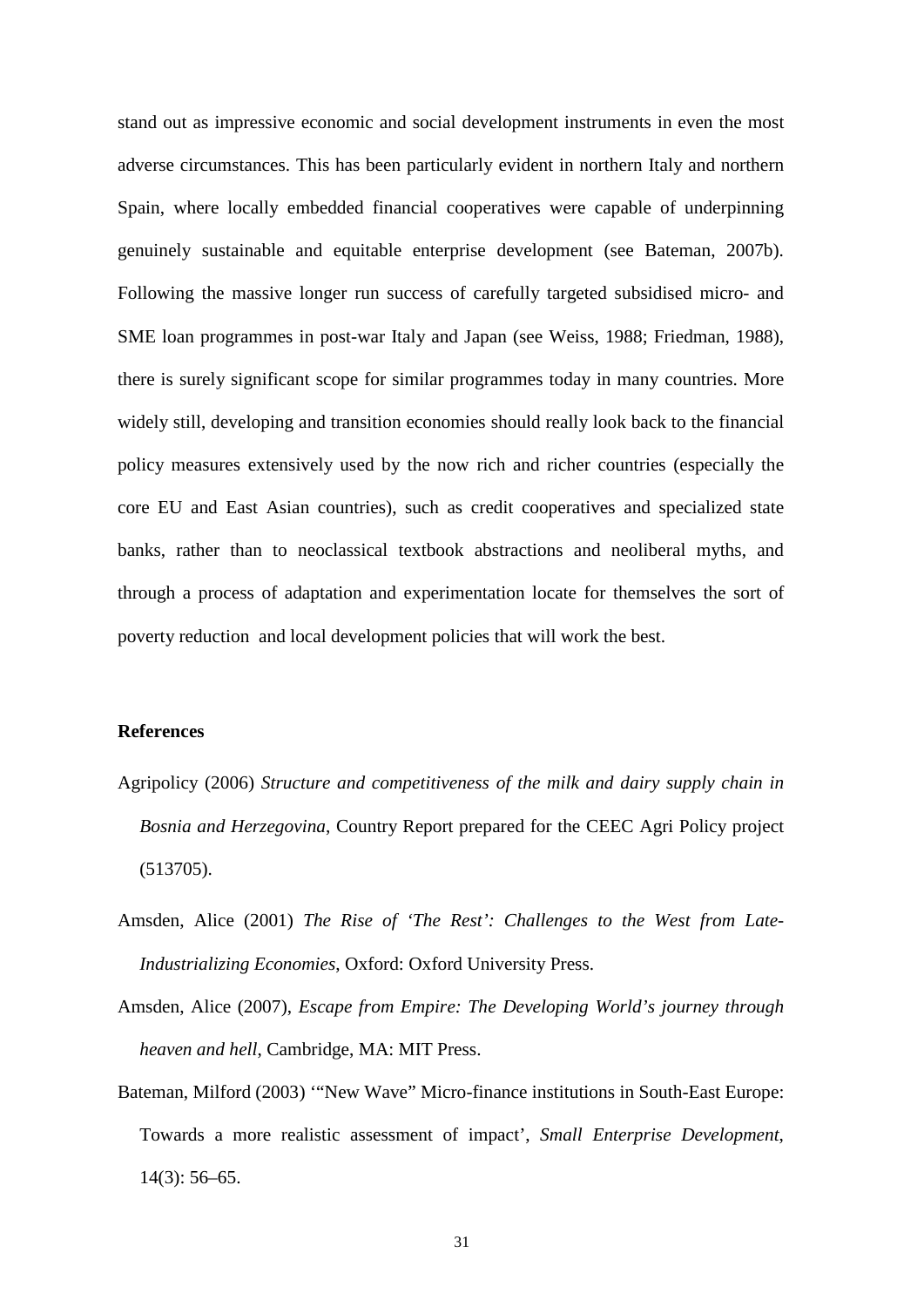- Bateman, Milford (2006) The informalisation of the BiH economy and the role of the microfinance model, paper prepared for the Economic Policy Research Unit (EPRU) Seminar "Balkan Economies: Studies on Non-Standard Phenomena", September 26<sup>th</sup>, Sarajevo, Bosnia and Herzegovina.
- Bateman, Milford (2007a) 'Deindustrialisation and social disintegration in Bosnia', in Thomas Dichter and Malcolm Harper (eds.), *What's wrong with Microfinance?* London: Practical Action Publishers.
- Bateman, Milford (2007b) 'Financial Co-operatives for Sustainable Local Economic and Social Development', *Small Enterprise Development*, 18(1): 37–49.
- Bateman, Milford (2008) 'Borderlands and microfinance: impacts of "local neoliberalism"' in: Michael Pugh, Neil Cooper and Mandy Turner (eds.) Whose Peace? *Critical Perspectives on the Political Economy of Peacebuilding*, London: Palgrave MacMillan.
- Bateman, Milford and Dean Sinković (2007), 'Assessing the sustainable impact of microfinance in Croatia: A new approach and some new tools of analysis', paper at the European Association for Comparative Economics Studies (EACES) seminar *'The Role of Microfinance in Promoting Sustainable Development in Southeast Europe'*, Great Brioni Island, Croatia, 5 July.
- Bateman, Milford (2009) Locked in: Microfinance needs radical change before its too late, *Microfinance Insights*, Volume 11, March-April.
- Baumol, William, Robert Litan, and Karl Schramm (2007) *Good Capitalism, Bad Capitalism, and the Economics of Growth and Prosperity*, New Haven: Yale University Press.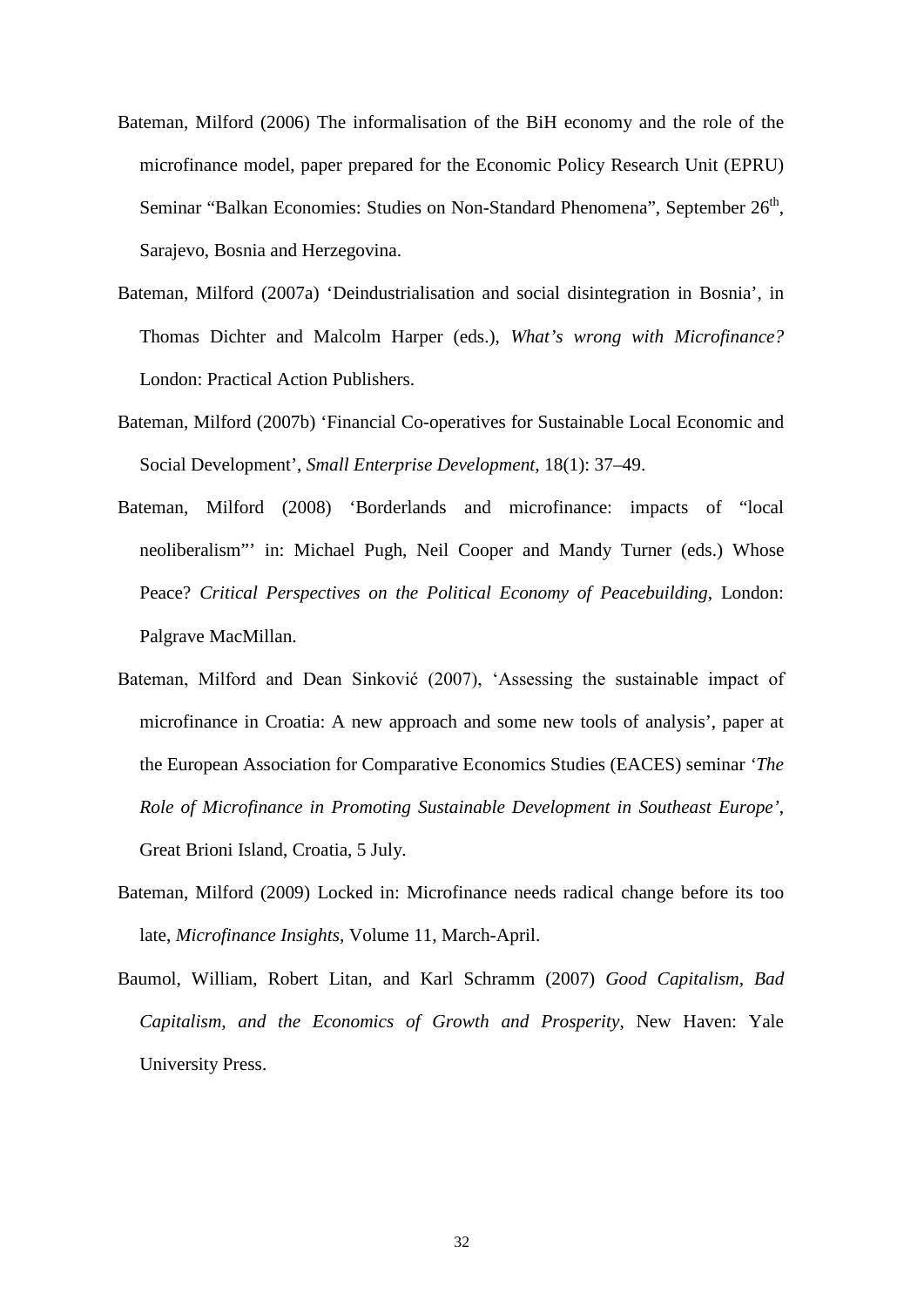- Beck, Thorsten, Berrak Büyükkarabacak, Felix Rioja and Neven Valev (2008) *Who Gets the Credit? And Does It Matter? Household vs. Firm Lending across Countries*  (Policy Research Working Paper 4661), Washington DC: World Bank.
- Breman, Jan (2003) *The Labouring Poor: Patterns of Exploitation, Subordination and Exclusion*, Oxford: Oxford University Press.
- Breman, Jan and Arvind Das (2000) *Down and out: Labouring under global capitalism*, Oxford: Oxford University Press.
- Burbach, Roger, Oscar Nunez, and Boris Kagarlitsky (1997) *Globalization and its Discontents: The Rise of Postmodern Socialisms*, London: Pluto Press.
- CGAP (2006) *Good practise guidelines for funders of microfinance*  $(2^{nd}$  edition), Washington DC: CGAP, World Bank.
- Chang, Ha-Joon (1993) The Political Economy of Industrial Policy in Korea, *Cambridge Journal of Economics*, vol. 17 (2).
- Chang, Ha-Joon (2002) *Kicking Away the Ladder – Development Strategy in Historical Perspective*, London: Anthem Press.
- Chang, Ha-Joon (2006) *The East Asian Development Experience: The Miracle, the Crisis and the Future*, London: Zed Books and Third World Network.
- Chang, Ha-Joon (2007) *Bad Samaritans: Rich nations, poor policies and the threat to the developing world*, London: Random House.
- Chowdhury, Omar Haider and Zulfiqar Ali (2006) Affordability to Finance Poverty Reduction Programs, Bangladesh Institute of Development Studies (BIDS), Dhaka, Bangladesh.
- Chua, Amy (2003), *World on Fire: How Exporting Free-Market Democracy Breeds Ethnic Hatred and Global Instability*, London: Heinemann.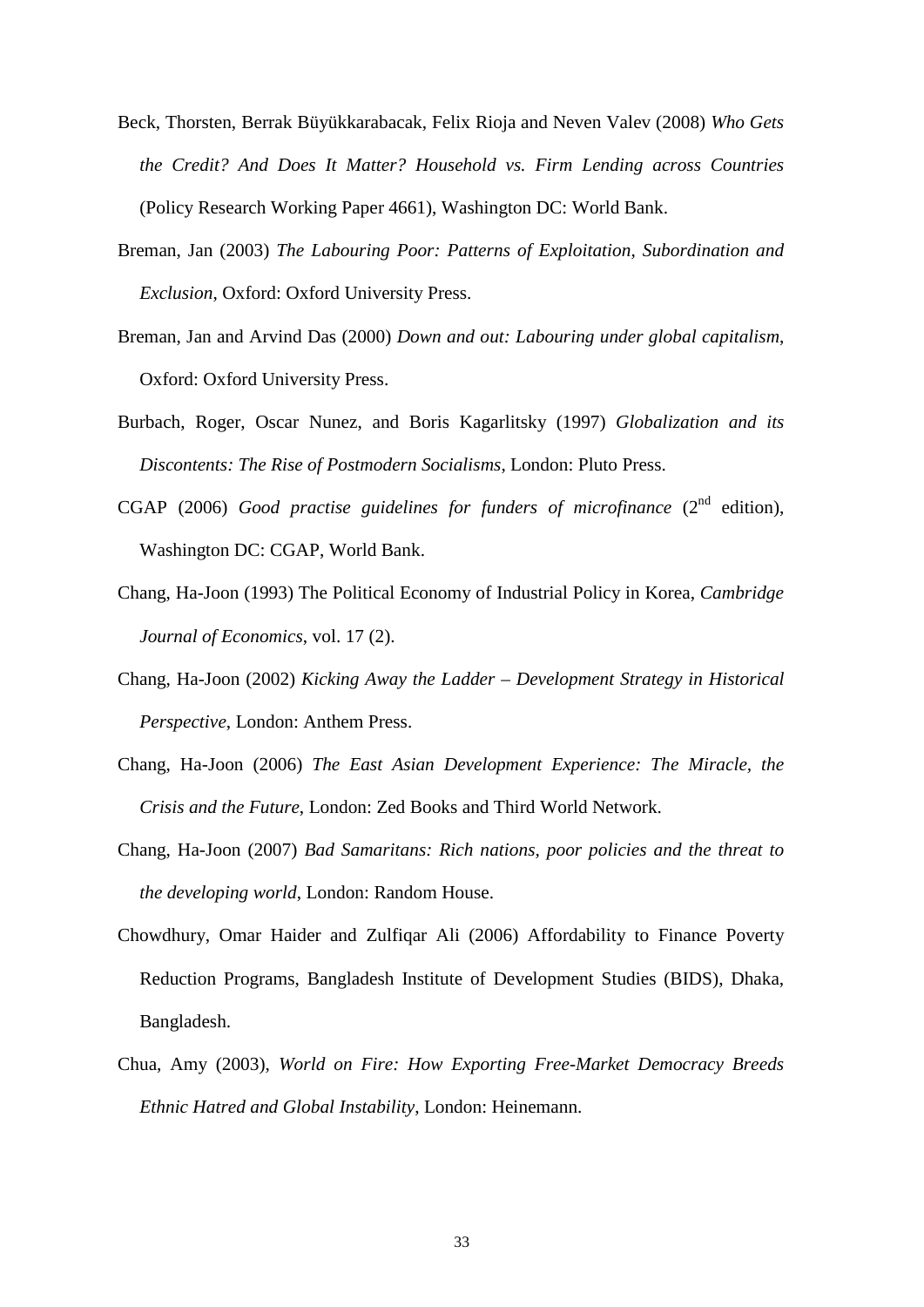Collier, Paul (2007) *The Bottom Billion: Why the poorest countries are failing and what can be done about it*, Oxford: Oxford University Press.

Davis, Mike (2006) *Planet of Slums*, London: Verso.

- Davis, Peter (2007), 'Discussions among the poor: Exploring poverty dynamics with focus groups in Bangladesh', *CPRS Working Papers* No 84 (February), Manchester: IDPM, University of Manchester.
- De Soto, Hernando (1989) *The Other Path: The invisible revolution in the Third World*, London: I.B.Taurus.
- Dichter, Thomas (2007) *A Second Look at Microfinance: The Sequence of Growth and Credit in Economic History*, Development Policy Briefing Paper No 1, Center for Global Liberty and Prosperity, CATO Institute.
- Dichter, Thomas and Malcolm Harper (2007) (eds.), *What's wrong with Microfinance?* London: Practical Action Publishers.
- Drake, Deborah and Elisabeth Rhyne (2002) (eds.) *The Commercialization of Microfinance: Balancing business and development*, Bloomfield, CT: Kumarian Press.
- Drucker, Peter, (1985), *Innovation and Entrepreneurship*, London: Pan Books.
- Ellerman, David (2005), *Helping People Help Themselves: From the World Bank to an Alternative Philosophy of Development Assistance*, Ann Arbor, MI : University of Michigan Press.
- Ellerman, David (2007), 'Microfinance: Some conceptual and methodological problems', in Thomas Dichter and Malcolm Harper (eds.), *What's wrong with Microfinance?* London: Practical Action Publishers.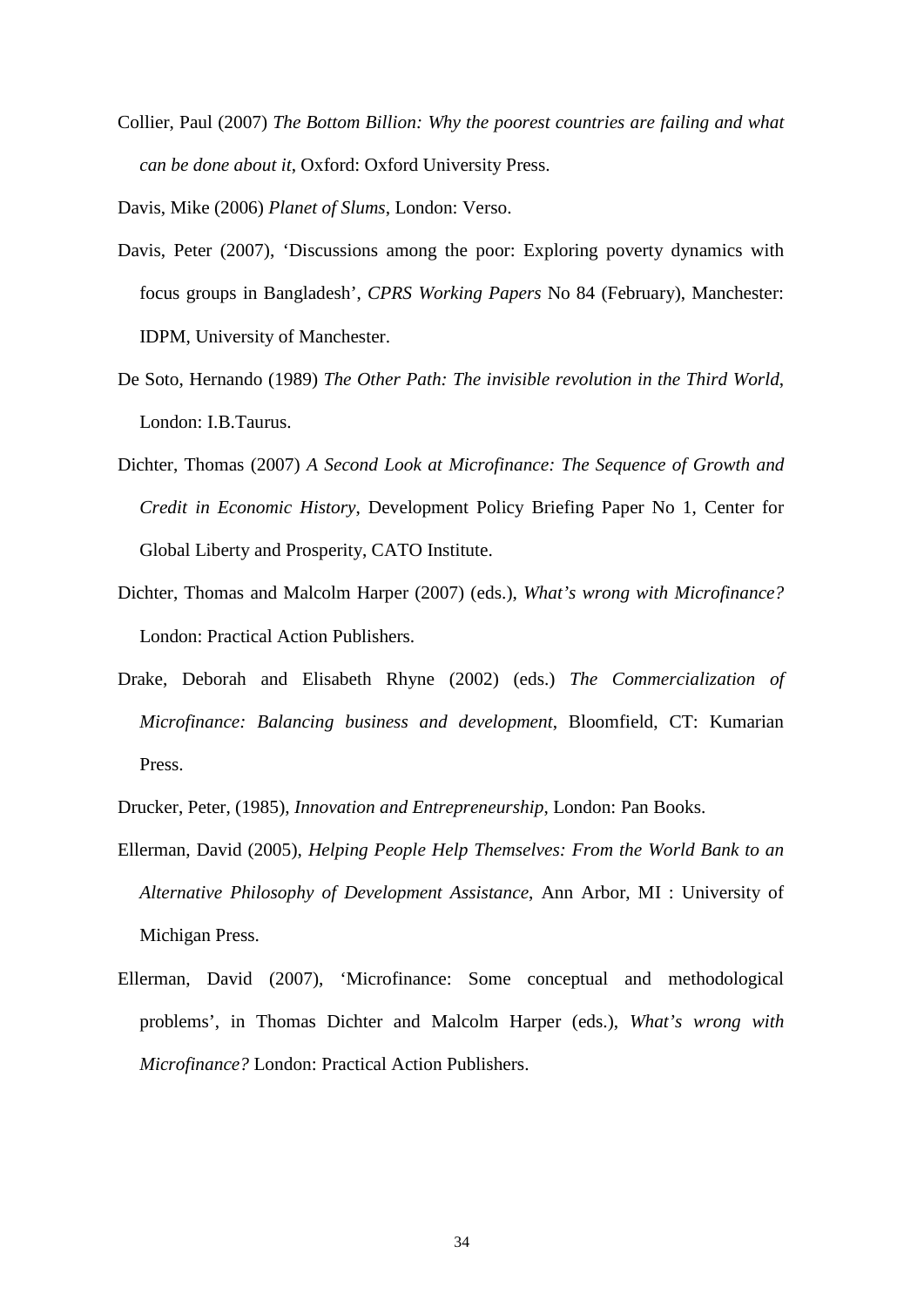- Faux, Jeff and Larry Mishel (2000), 'Inequality and the Global Economy', in Will Hutton and Anthony Giddens (eds.), *On the Edge: Living with Global Capitalism*, London: Jonathan Cape.
- Feiner, Susan, and Drucilla Barker (2007), Microcredit and Women's Poverty Granting this year's Nobel Peace Prize to microcredit guru Muhammad Yunus affirms neoliberalism', *The Dominion*, issue 42, 17 January.
- Friedman, David (1988) *The misunderstood miracle: Industrial development and political change in Japan*, Ithaca: Cornell University Press.

Friedman, Milton and Rose Friedman (1980), *Free to Choose*, London: Penguin.

- Ghate, Prabhu (2007) *Indian Microfinance: The challenges of rapid growth*, New Delhi: Sage Publications.
- Gowan, Peter (1999), *The Global Gamble: Washington's Faustian bid for World Dominance*, London: Verso.
- Harper, Malcolm (2007a) 'Microfinance and farmers: Do they fit?' in: Thomas Dichter and Malcolm Harper (eds), *What's wrong with Microfinance?* London: Practical Action Publishers.
- Harper, Malcolm (2007b), 'Some final thoughts' in: Thomas Dichter and Malcolm Harper (eds.), *What's wrong with Microfinance?* London: Practical Action Publishers.

Harvey, David (2006), *A brief history of neoliberalism*, Oxford: Oxford University Press.

- Hulme, David (2008) *The Story of the Grameen Bank: From subsidised microcredit to market-based microfinance*, BWPI Working paper no 60, Manchester: Brooks World Poverty Institute.
- Hulme, David and Paul Mosley (1996) *Finance against poverty (Vol 1)*, London: Routledge.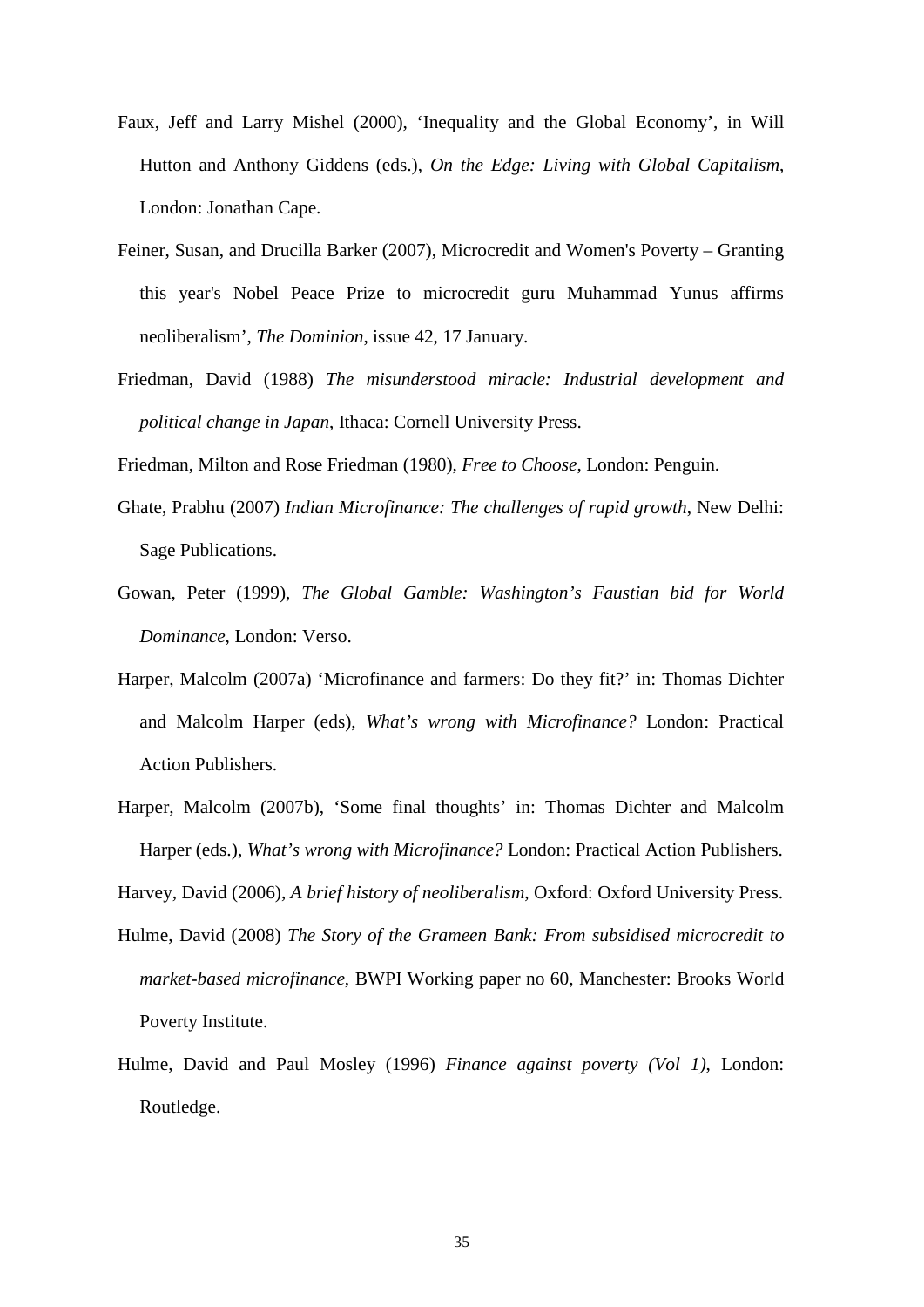- Huq, Hamidul (2004) 'Surviving in the world of microdebt: A case from rural Bangladesh' in Hotze Lont and Otto Hospes (eds.) *Livelihood and Microfinance*, Delft: Eburon.
- Karnarni, Aneel (2007) Microfinance misses its mark, *Stanford Social Innovation Review* (Summer).
- Karim, Lamia (2008) Demystifying Micro-Credit: The Grameen Bank, NGOs, and Neoliberalism in Bangladesh, *Cultural Dynamics*, Vol 20(1): 5-29.
- Kraft, Evan (2006) *Household Lending in Croatia: A Comparative Perspective*, paper presented at The Twelfth Dubrovnik Economic Conference Organized by the Croatian National Bank, June 28 - July 1, 2006.
- La Porta, Rafael and Andrei Shleifer (2008) *The Unofficial Economy and Economic Development*, NBER Working Paper No. 14520, December.
- Leys, Colin (2001) *Market-driven politics: Neo-liberal democracy and the public interest*, London: Verso.
- Lont, Hotze and Otto Hospes (2004) (eds.) *Livelihood and Microfinance*, Delft: Eburon.
- Morduch, Jonathan (1999) The role of subsidies in microfinance: Evidence from the Grameen Bank, *Journal of Development Economics*, 60 (October): 229-248.
- Naughton, Barry (1995) *Growing out of the plan: Chinese Economic reform, 1978-1993*, Cambridge: Cambridge University Press.
- Nissanke, Michiko (2002) *Donors' Support for Micro-credit as Social Enterprise: A Critical Reappraisal*, WIDER Discussion Paper No. 2002/127, Helsinki: WIDER/UNU.
- North, Douglass (1990), *Institutions, Institutional Change and Economic Performance*, Cambridge: Cambridge University Press.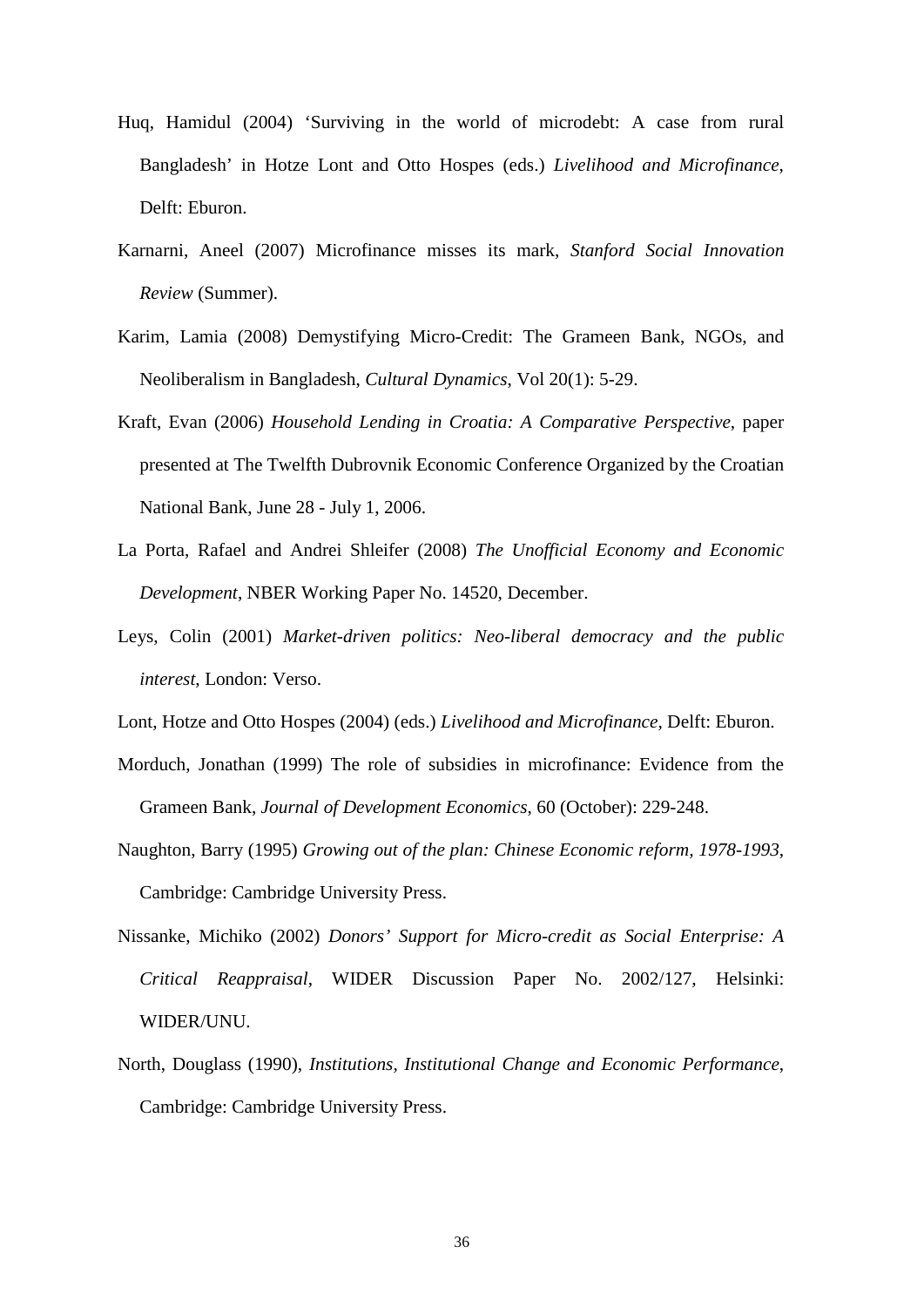- Osmani, S R (1989) Limits to the alleviation of poverty through non-farm credit' *Bangladesh Development Studies*, 17, 4: 1-18.
- Osmani S R (2005) *The Impact of globalization on poverty in Bangladesh*, Working Paper No 65, (Policy Integration Department, National Policy Group, ILO) Geneva: International Labour Office.
- Otero, Maria and Elisabeth Rhyne (1994) *The New World of Microenterprise Finance*, London: IT Publications.
- Oyelaran-Oyeyinka, Banji and Rajah Rasiah (2009) *Uneven Paths of Development: Innovation and Learning in Asia and Africa*, Cheltenham: Edward Elgar.

Porter, Michael (1990) *The Competitive Advantage of Nations*, London: MacMillan.

- Rahman, Aminur (2004) 'Microcredit and poverty reduction: Trade-off between building institutions and reaching the poor', in Lont, Hotze and Otto Hospes (2004) (eds) *Livelihood and Microfinance*, Delft: Eburon.
- Roberts, Bryan (2004) From marginality to social exclusion: From laissez faire to pervasive engagement, *Latin American Research Review*, 39:1 (February).
- Robinson, Marguerite (2001), *The Microfinance Revolution: Sustainable Finance for the Poor,* Washington DC: World Bank.
- Rogaly, Ben (1996) Microfinance evangelism, 'destitute women' and the hard selling of a new anti-poverty formula, *Development in Practise*, 6 (2).
- Schumpeter, Joseph (1987) *Capitalism, Socialism, and Democracy*, 6<sup>th</sup> edition, London: Unwin.
- Seabrook, Jeremy (2007) *Cities*, London: Pluto Press.
- Sharma, Sudhirendar (2006) Are micro-finance institutions exploiting the poor? *InfoChange News & Features* (August)
- Shiva, Vandana (2002), *Water wars: Privatisation, Pollution, and Profit*, London: Pluto.